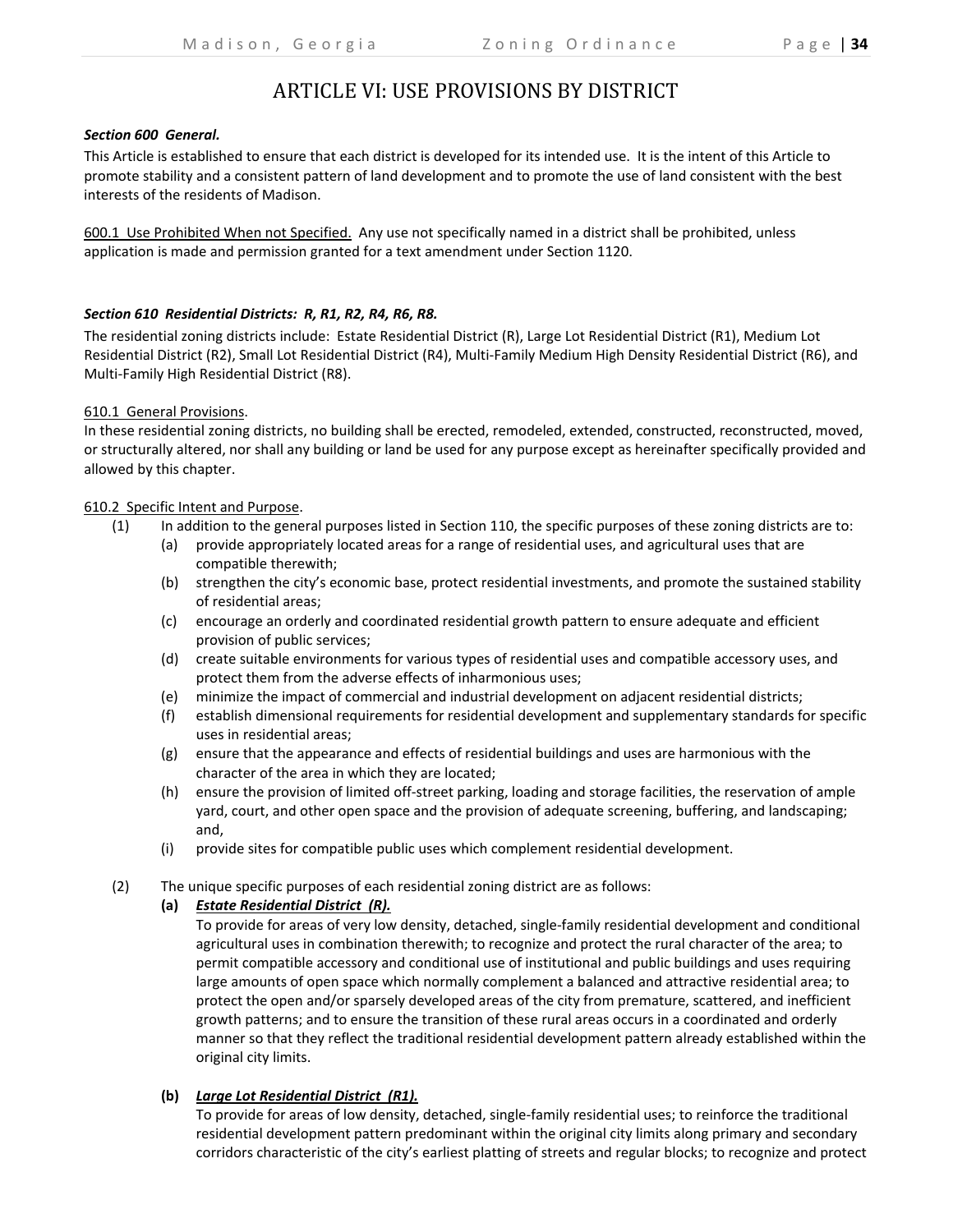regular city blocks with large lots, street grid based, and highly pedestrian character of the historic areas of the city; to permit compatible accessory and conditional use of institutional and public buildings and uses which normally complement a balanced and attractive residential area; to protect low‐density, single-family residential areas from encroachment of higher density residential and non-residential uses; and to stabilize and protect owner‐occupied housing and encourage a suitable environment for family life.

### **(c)** *Medium Lot Residential District (R2).*

To provide for areas of medium density, detached, single‐family residential uses; to recognize and protect the moderate lot size, street grid based and highly pedestrian character of the city's turn-of-the-century neighborhoods and subdivisions; to reinforce the traditional residential development pattern characteristic of the historic areas of the city; to permit compatible accessory uses which normally complement balanced and attractive residential uses; to stabilize and protect owner‐occupied housing and encourage a suitable environment for family life; and, to protect moderate density, single family residential areas from encroachment of higher density residential and non-residential uses.

### **(d)** *Small Lot Residential District (R4).*

To provide for areas of high density, detached single‐family residential uses; to recognize and protect the small lot size, street grid based and highly pedestrian character of the historic areas of the city; to reinforce the traditional residential development pattern characteristic of the city's modern neighborhoods and subdivisions; to permit compatible accessory uses which normally complement a balanced and attractive residential area; to stabilize and protect owner‐occupied housing and encourage a suitable environment for family life; and to protect medium density, single family residential areas from encroachment of higher density residential and non‐residential uses.

# **(e)** *Multi‐Family Medium High Density Residential District (R6).*

To provide for areas of high density, attached single‐family residential uses with the allowance of a mixture of two‐family dwellings, attached multi‐family residential dwellings, and areas for mobile home parks; to reinforce the traditional residential development pattern characteristic of the city's modern neighborhoods and subdivisions; and to encourage and protect quality multi‐family development and provide an alternative to detached single‐family development; to allow more dense residential development designed to take advantage of the economy and convenience afforded by condensed development patterns through the reduction of lot size, congregation of site amenities (open space, recreational facilities, community center, etc.), and non site‐built residential uses; to permit compatible accessory uses which normally complement a balanced and attractive residential area; to foster shared amenities; to ensure ample provision of open space and access to light air; to establish a transitional area to buffer low and medium density residential areas from non-residential areas; and to protect high density residential areas from encroachment of non‐residential uses.

#### **(f)** *Multi‐Family High Density Residential District (R8)*

To provide for areas of very high density, attached single‐family uses with the allowance of a mixture of two‐family dwellings and multi‐family residential dwellings; to allow more dense residential development designed to take advantage of the economy and convenience afforded by condensed development patterns through the reduction of lot size and the congregation of site amenities (open space, recreational facilities, community center, etc.); to reinforce the traditional residential development pattern characteristic of the city's modern neighborhoods and subdivisions; to permit compatible accessory uses which normally complement a balanced and attractive residential area; to encourage and protect quality multi-family development and provide an alternative to detached single-family development; to ensure ample provision of open space and access to light and air; to establish a transitional area to buffer low and medium density residential areas from non-residential areas; and to protect high density residential areas from encroachment of non‐residential uses.

#### 610.3 Residential Land Use Regulations (R, R1, R2, R4, R6, R8)

The residential zoning districts referenced below correspond to the districts listed in Section 610 and intent statements as found in Section 610.2 above. In *Table 6 ‐ Residential Zoning District Land Use Regulations*, the letter "P" designates use classifications permitted in residential zoning districts. The letter "C" designates use classifications allowed by approval of a conditional use permit, see Section 1125. The letter "X" designates use classifications prohibited. References listed under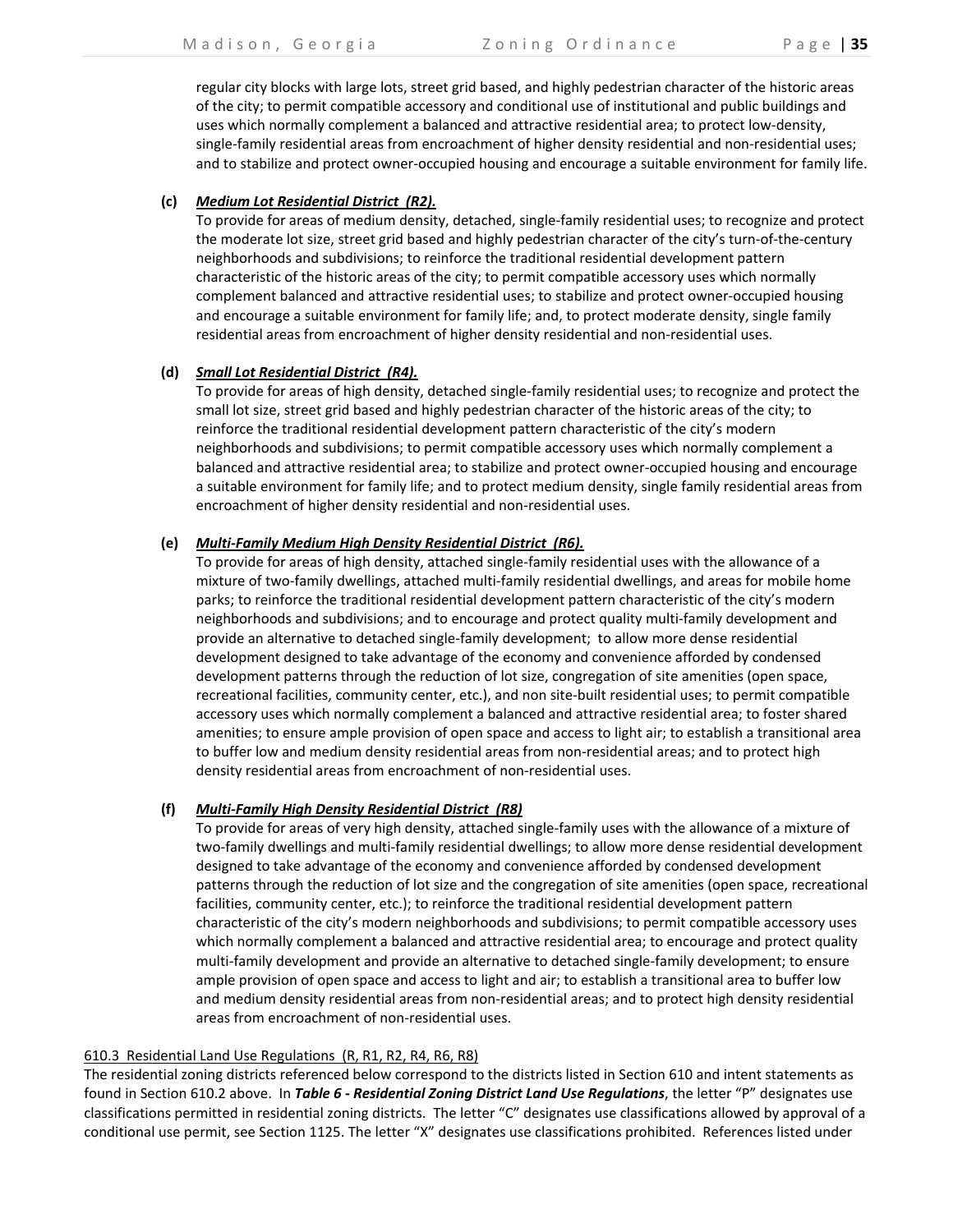"See Section" reference additional regulations located elsewhere in this Ordinance or the code. For further definition of the listed uses, see Article II. For the chart of dimensional requirements and exceptions, see Article VII.

# *Section 610.3 Table 6 – Residential Zoning District Land Use Regulations [P] = permitted; [X] = prohibited; C = conditional use permit required*

| <b>LAND USE CATEGORY</b>                          |                    |             |                    |                    |                    |                           |                            |
|---------------------------------------------------|--------------------|-------------|--------------------|--------------------|--------------------|---------------------------|----------------------------|
| Principal Use* (unless noted as an accessory use) | $\boldsymbol{R}$   | R1          | R <sub>2</sub>     | R4                 | R <sub>6</sub>     | R <sub>8</sub>            | <b>See Section or Note</b> |
| <b>Accessory building and uses</b>                |                    |             |                    |                    |                    |                           | see RESIDENTIAL            |
| accessory dwelling units                          |                    |             |                    |                    |                    |                           | \$800.8                    |
| bed and breakfasts                                | P                  | C           | C                  | X                  | X                  | $\boldsymbol{\mathsf{X}}$ | Code § 22: 91-140          |
| home occupations                                  |                    |             |                    |                    |                    |                           | \$800.3                    |
| home office                                       | P                  | P           | P                  | P                  | P                  | P                         |                            |
| residential business                              | C                  | С           | C                  | X                  | X                  | Χ                         |                            |
| home swimming pools                               | P                  | P           | P                  | P                  | P                  | P                         | Section 800.4              |
| structures - general                              | P                  | P           | P                  | P                  | P                  | P                         | Note (1)& § 800.1          |
| temporary structures                              | P                  | P           | P                  | P                  | P                  | P                         | Note (1) & § 800.9         |
| $uses$ – general                                  | P                  | P           | P                  | P                  | P                  | P                         | \$800.2                    |
| <b>AGRICULTURAL:</b>                              |                    |             |                    |                    |                    |                           |                            |
| animals - horses and stables                      | P                  | С           | C                  | X                  | Х                  | X                         | Note $(2)$                 |
| animals - household pets                          | P                  | P           | P                  | P                  | P                  | P                         |                            |
| animals - cows, sheep, goats, chickens            | P                  | C           | C                  | X                  | X                  | X                         | Note $(3)$                 |
| farming, general practice                         | P                  | X           | X                  | X                  | X                  | $\mathsf{X}$              | Note (4)                   |
| greenhouses and plant nursery, wholesale          | C                  | X           | X                  | X                  | X                  | X                         | Note (5)                   |
| game preserves and/or sanctuaries                 | C                  | X           | X                  | X                  | X                  | X                         |                            |
| nut/fruit tree harvesting                         | P                  | X           | X                  | X                  | X                  | X                         |                            |
| produce stands                                    | C                  | X           | $\pmb{\mathsf{X}}$ | $\pmb{\mathsf{X}}$ | X                  | X                         |                            |
| <b>Amusements and Entertainment</b>               |                    |             |                    |                    |                    |                           |                            |
| adult entertainment establishment                 | $\mathsf{X}$       | X           | X                  | X                  | X                  | X                         |                            |
| archery range or firing range                     | X                  | X           | X                  | X                  | X                  | X                         |                            |
| game center                                       | $\pmb{\mathsf{X}}$ | X           | X                  | X                  | X                  | X                         |                            |
| miniature golf, outdoor                           | Χ                  | X           | X                  | X                  | $\pmb{\mathsf{X}}$ | X                         |                            |
| play centers, skating rink, bowling alley         | Χ                  | X           | X                  | X                  | $\pmb{\mathsf{X}}$ | X                         |                            |
| theaters                                          | Χ                  | Χ           | X                  | Χ                  | $\pmb{\mathsf{X}}$ | Χ                         |                            |
| theaters, outdoor                                 | X                  | Χ           | X                  | $\pmb{\mathsf{X}}$ | X                  | Χ                         |                            |
| <b>Animal facilities and services</b>             |                    |             |                    |                    |                    |                           |                            |
| pet cemeteries                                    | C                  | X           | $\pmb{\mathsf{X}}$ | X                  | X                  | $\pmb{\mathsf{X}}$        |                            |
| <b>Child-care facilities</b>                      |                    |             |                    |                    |                    |                           |                            |
| child-care, homes                                 | P                  | С           | $\mathsf C$        | X                  | X                  | X                         |                            |
| child-care, centers                               | X                  | X           | X                  | X                  | P                  | P                         |                            |
| Church                                            |                    |             |                    |                    |                    |                           |                            |
| administrative offices                            | X                  | X           | C                  | X                  | Х                  | X                         |                            |
| community church                                  | P                  | P           | P                  | X                  | X                  | Χ                         |                            |
| megachurch                                        | С                  | X           | X                  | X                  | X                  | $\mathsf X$               |                            |
| neighborhood church                               | P                  | P           | P                  | Χ                  | X                  | X                         |                            |
| <b>Educational facilities</b>                     |                    |             |                    |                    |                    |                           |                            |
| schools - public, private, parochial              | C                  | С           | C                  | X                  | X                  | X                         |                            |
| school programs - day-, pre-, post-               | $\mathsf C$        | С           | C                  | $\pmb{\mathsf{X}}$ | $\mathsf C$        | C                         |                            |
| <b>Funeral and interment establishments</b>       |                    |             |                    |                    |                    |                           |                            |
| cemeteries and memorial cemeteries                | C                  | X           | X                  | X                  | X                  | $\pmb{\mathsf{X}}$        |                            |
| <b>Healthcare facilities</b>                      |                    |             |                    |                    |                    |                           |                            |
| personal care homes, family                       | $\mathsf C$        | $\mathsf C$ | X                  | X                  | X                  | $\pmb{\mathsf{X}}$        |                            |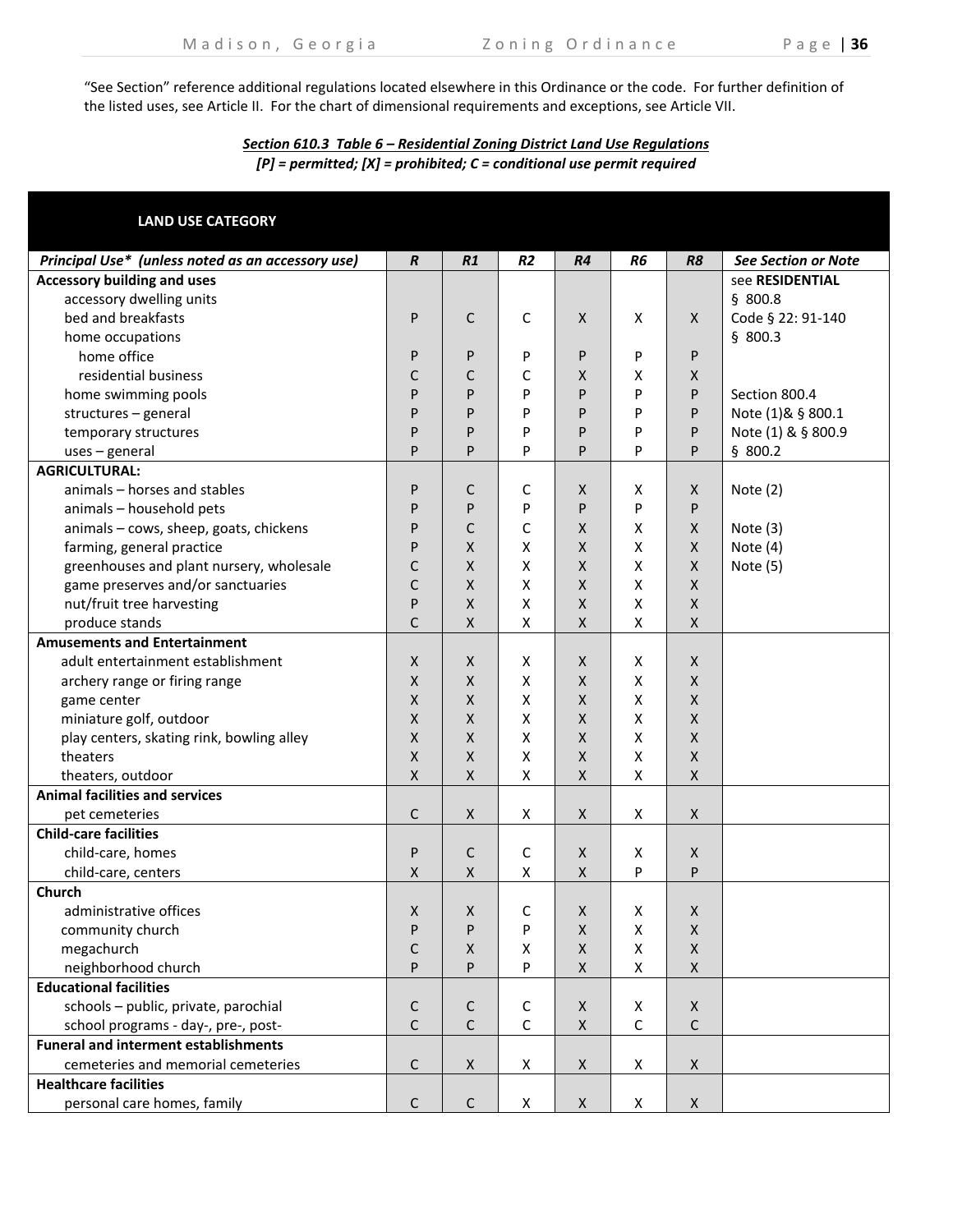|  |  |  |  | , |
|--|--|--|--|---|
|--|--|--|--|---|

| <b>Parks and Recreation</b>                   |                  |              |    |              |                |                |                            |
|-----------------------------------------------|------------------|--------------|----|--------------|----------------|----------------|----------------------------|
| campgrounds                                   | C                | X            | X  | $\mathsf{X}$ | X              | $\mathsf{X}$   | Note(8)                    |
|                                               | X                | X            | x  | $\mathsf{x}$ | x              | X              |                            |
| health/fitness center                         |                  |              |    |              |                |                |                            |
| gymnasium                                     | Χ                | X            | X  | X            | X              | $\mathsf{X}$   |                            |
| neighborhood activity center - accessory use  | С                | С            | С  | С            | С              | С              | Note(8)                    |
| parks, active                                 | C                | C            | C  | C            | C              | C              | Note(8)                    |
| parks, passive                                | P                | P            | P  | P            | P              | P              |                            |
| <b>Public and semi-public buildings</b>       |                  |              |    |              |                |                |                            |
| community center                              | C                | $\mathsf{C}$ | C  | $\mathsf{C}$ | C              | C              |                            |
| <b>RESIDENTIAL:</b>                           |                  |              |    |              |                |                |                            |
| accessory dwelling                            | P                | P            | C  | $\mathsf{X}$ | X              | X              | See § 800.8                |
| apartment buildings                           | X                | X            | X  | $\mathsf{X}$ | P              | P              |                            |
| apartment houses                              | X                | X            | x  | C            | P              | P              |                            |
| single-family dwellings                       | P                | P            | P  | P            | Χ              | X              |                            |
| tenant dwellings                              | P                | X            | X  | X            | x              | X              | Note $(6)$                 |
| two-family dwellings/duplexes                 | X                | X            | x  | C            | P              | P              |                            |
| manufactured home, parks                      | X                | X            | x  | X            | С              | X              |                            |
| manufactured home, individual                 | X                | X            | x  | C            | C              | X              | See § 840                  |
| townhouses                                    | X                | X            | X  | $\mathsf{x}$ | P              | P              |                            |
| <b>Tourism</b>                                |                  |              |    |              |                |                |                            |
| historic sites and museums                    | C                | C            | С  | $\mathsf{X}$ | X              | $\mathsf{X}$   |                            |
| <b>Utility structures and substations</b>     | P                | P            | P  | P            | P              | P              | Note (7)                   |
| Principal Use* (unless noted as an accessory) | $\boldsymbol{R}$ | R1           | R2 | R4           | R <sub>6</sub> | R <sub>8</sub> | <b>See Section or Note</b> |

(\*) Unless otherwise specifically noted (for example, **RESIDENTIAL:**), all of the following uses are considered to be non‐ residential, which for the purposes of this section encompasses professional, office and/or institutional uses.

- (1) Service and auxiliary buildings located and specifically designed to service only the residents of one (1) manufactured home park, as specified herein, not to include repair facilities of any type. Permitted buildings shall be limited to the following uses: (a) manufactured home park management office, (b) storage for maintenance tools, equipment, and supplies, (c) residence for a park watchman, caretaker, owner or manager, (d) recreation, community and laundry facilities for the exclusive use of the manufactured home park community.
- (2) As an accessory use, one (1) horse per acre of fenced area on the same lot as the principal dwelling, not to exceed a maximum of four (4) horses per lot; one (1) stable having no more than four (4) stalls, with no stall exceeding two hundred (200) square feet in area. Stables are considered accessory buildings and shall meet Section 800.1 standards.
- (3) As an accessory use, non‐commercial keeping of these animals provided that the lot must be a minimum of four (4) acres with no more than: one (1) cow per four (4) acres, one (1) sheep or goat per acre, and three (3) chickens per acre.
- (4) Includes crop production on the premises, excludes commercial livestock/poultry farms, fur farms, and kennels/cattery.
- (5) Selling only products grown or produced on site.
- (6) As an accessory use for farm laborers and their families, when located on the same lot or tract as the principal dwelling, on the basis of one (1) tenant dwelling per five (5) acres in addition to the minimum lot area required for the principal dwelling, and subject to all the yard requirements of the R District.
- (7) Unmanned utility structures and substations, excluding towers, provided that such structures are screened in accordance with Section 550. No on‐site storage of equipment is permitted except in the R District.
- (8) As an accessory use only, snack counters and/or sales of food and non‐alcoholic beverages are also included provided that said accessory use shall be operated in compliance with all applicable health regulations of the Morgan County Health Department and in compliance with the City of Madison Code of Ordinances, Chapter 22, Article VII‐IX, vending regulations.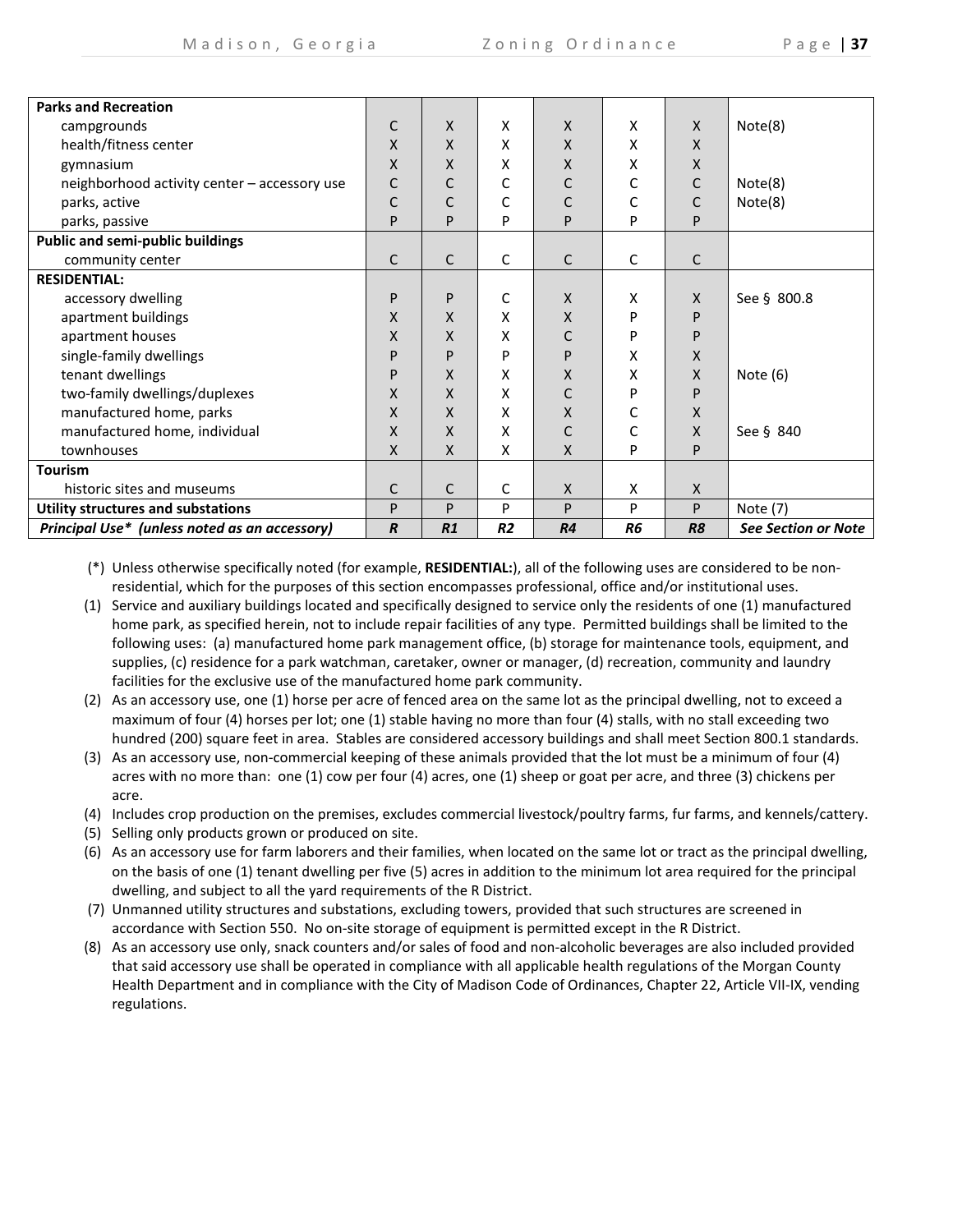# Section 620 Commercial Districts: P-1, P-2, C-1, C-2, C-3, C-4.

The commercial zoning districts include: Professional / Office / Institutional District (P‐1), Professional / Limited Commercial District (P‐2), Downtown Commercial District (C‐1), Neighborhood Commercial District (C‐2), General Commercial District (C‐3), and Interstate Commercial District (C‐4).

# 620.1 General Provisions.

In these commercial zoning districts, no building shall be erected, remodeled, extended, constructed, reconstructed, moved, or structurally altered, nor shall any building or land be used for any purpose except as hereinafter specifically provided and allowed by this chapter.

# 620.2 Specific Intent and Purpose.

- (1) In addition to the general purposes listed in Section 110, the specific purposes of these zoning districts are to:
	- (a) provide appropriately located areas for a full range of professional, office, institutional, service, and retail business needed by residents of, and visitors to, the city and region;
	- (b) strengthen the city's economic base, protect small businesses that serve city residents, and promote the sustained stability of commercial areas;
	- (c) create suitable environments for various types of business and compatible residential uses, and protect them from the adverse effects of inharmonious uses;
	- (d) minimize the impact of commercial development on adjacent residential districts;
	- (e) minimize the impact of industrial development on adjacent commercial districts;
	- (f) ensure that the appearance and effects of commercial buildings and uses are harmonious with the character of the area in which they are located;
	- (g) ensure the provision of adequate off‐street parking, loading, and storage facilities, the minimization of lot coverage and impervious surfaces, the provision of adequate screening, buffering, and landscaping, and the provision of adequate illumination for commercial buildings and uses; and,
	- (i) provide sites for compatible public uses which complement commercial development; and,
	- (j) prohibit uses that are noxious or offensive by reason of the emission or creation of odor, dust, fumes, smoke, gas, noise, vibration, or similar substances or conditions which in the opinion of the City would be detrimental to the community interest.
- (2) The unique specific purposes of each commercial zoning district are as follows:

# **(a)** *Professional / Office / Institutional District (P‐1).*

To provide areas for various types of professional, office, and institutional uses and businesses incidental thereto; to establish areas for institutional facilities, offices, and professional businesses to develop in proximity to each other without the threat of encroachment of more intense retail or general commercial uses; to encourage such uses to remain in proximity to developed residential areas and general commercial areas; to encourage non‐linear development with shared parking, amenities, and access; and to establish a transitional area to buffer surrounding residential neighborhoods from general commercial and industrial uses.

# **(b)** *Professional / Limited Commercial District* **(***P‐2).*

To provide for areas where certain professional, office, and service commercial uses can coexist with compatible residential uses without the threat of encroachment of more intense retail or general commercial uses; to encourage such uses to remain in proximity to the business and activity center thus reinforcing the highly pedestrian character of the historic areas of the city; to encourage development (and redevelopment of non‐conforming buildings and sites) which contributes to the small town architecture; and to establish a transitional area to buffer surrounding residential neighborhoods from the highly active downtown center.

# **(c)** *Downtown Commercial District (C‐1).*

To recognize and protect the historic and current vital core of the city; to foster its continued existence as a commercial center for business, government, and service enterprises for the whole community; to encourage development of this district as a shopping, dining, and activity center for residents, tourists, and the surrounding region; and to reinforce its small town architecture, character, and feel, and its pedestrian atmosphere, scale and movement by grouping specialized uses which benefit from close proximity to each other and by fostering full utilization of existing structures and infrastructure by allowing mixed land uses, contiguous construction, and shared parking facilities.

**(d)** *Neighborhood Commercial District (C‐2).*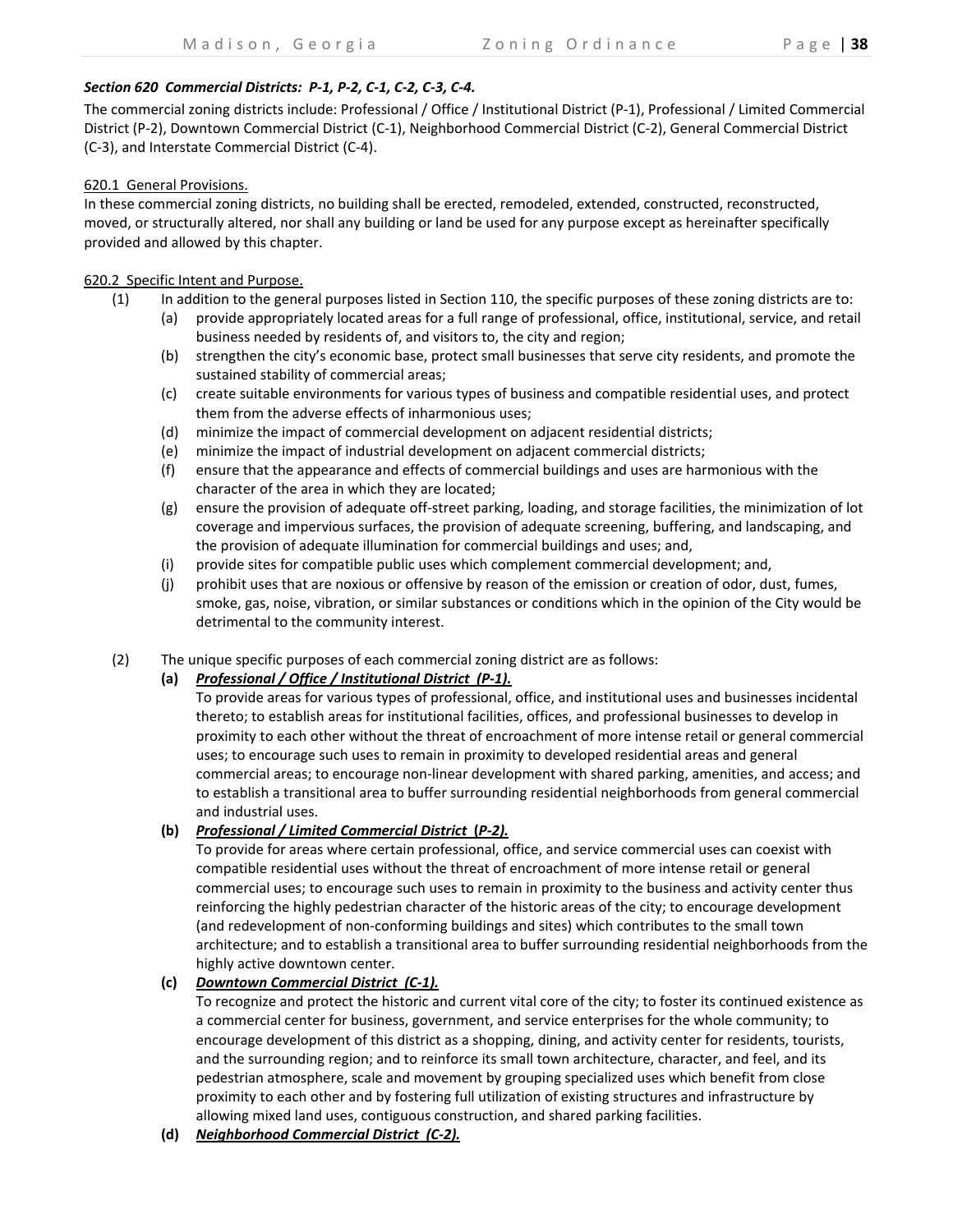To provide for limited commercial uses in proximity to surrounding neighborhoods; to foster the retailing of goods and furnishing of selected services while protecting nearby residential properties from possible adverse effects; to encourage development and redevelopment of these areas as neighborhood convenience centers, thus not encompassing a full range of business activities but rather those which serve the needs of the immediate neighborhood; and establish a transitional area as a buffer between residential, pedestrian areas and areas of higher vehicle traffic and more intense commercial development.

# **(e)** *General Commercial District (C‐3).*

To provide for a range of commercial uses that supply commodities or services for both the community and regional market; to collect and consolidate such uses primarily on arterial streets and at major intersections; to minimize strip development along streets and roadways; and to provide adequate locations buffered by lighter commercial areas for those commercial activities which are frequently incompatible in close proximity to residential areas due to services, operations, or processes that are objectionable by reason of odor, dust, bright lights, smoke, noise, vibration, traffic volume and/or congestion, and exterior activities, storage, or displays.

# **(f)** *Interstate Commercial District (C‐4).*

To provide an area for commercial establishments that normally depend on the traveling or commuting public for business and that generally offer extended hours of service; to allow the development of uses that usually involve larger vehicles transporting goods and servicing both commercial and industrial areas, the sales of motor vehicles and heavy equipment, and warehouse and commercial storage uses; to collect and consolidate such uses primarily on state and federal highway intersections; and to minimize strip development along streets and roadways; and to provide adequate areas for those commercial activities that generally offer extended business hours beyond the typical 8 a.m. ‐ 6 p.m. work schedule and that frequently experience periods of higher traffic volume.

# **(g)** *Heavy Commercial District (C‐5).*

 To protect and promote a suitable environment for heavy commercial uses and light industrial uses compatible therewith; to allow for the development of such uses in low visibility locations not having frontage on arterial roadways; and to minimize the negative impacts often associated with such uses typically characterized by one or more of the following:

- 1) warehouse storage of wholesale goods and bulk product,
- 2) outdoor storage of vehicles, heavy equipment, and large goods/bulk product,
- 3) operations oriented toward the working or adult portions of the population,
- 4) operations requiring additional performance standards to avoid objectionable environmental conditions,
- 5) operations utilizing the location as a base for services provided throughout the community,
- 6) operations involving repair, fabrication, assembly, or packaging.

 Further, the district is specifically intended to serve as an alternative location to avoid incompatible intrusions into areas promoted for industrial development or high-traffic, retail‐oriented commercial activity.

# 620.3 Commercial Land Use Regulations (P‐1, P‐2, C‐1, C‐2, C‐3, C‐4)

The commercial zoning districts referenced below correspond to the districts listed in Section 620 and intent statements in Section 620.2. In *Table 7 ‐ Commercial Zoning District Land Use Regulations*, the letter "P" designates use classifications permitted in commercial zoning districts. The letter "C" designates use classifications allowed by approval of a conditional use permit, see Section 1125. The letter "X" designates use classifications prohibited. References listed under "see section" reference additional regulations located elsewhere in the zoning ordinance or the code. For further definition of the listed uses, see Article II. For the chart of dimensional requirements and exceptions, see Article VII.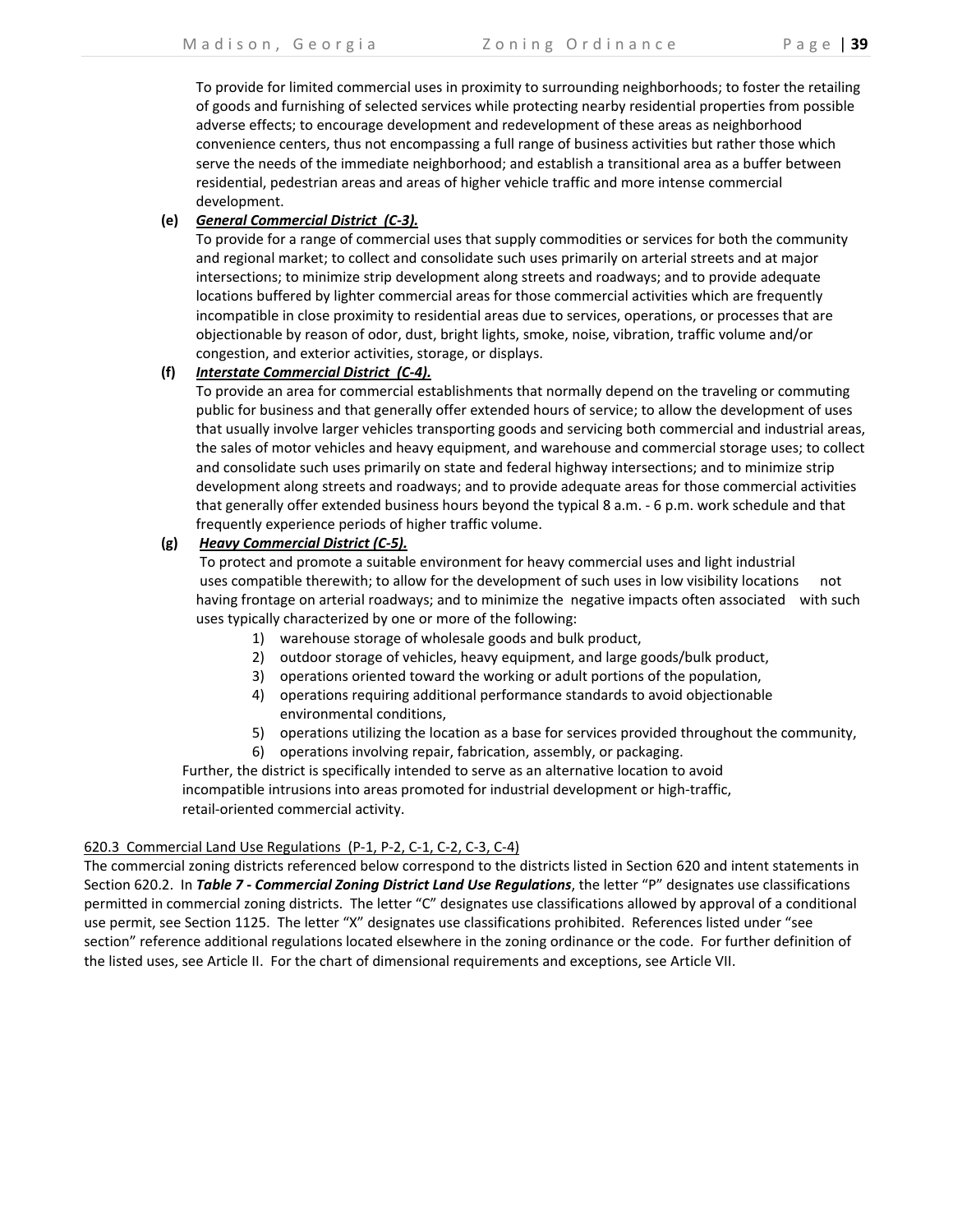# *Section 620.3 Table 7 – Commercial Zoning District Land Use Regulations [P] = permitted; [X] = prohibited; C = conditional use permit required*

| <b>LAND USE CATEGORY</b>                          | <b>DISTRICT</b>    |                           |              |              |              |       |       | <b>REFERENCE</b>           |
|---------------------------------------------------|--------------------|---------------------------|--------------|--------------|--------------|-------|-------|----------------------------|
|                                                   |                    |                           |              |              |              |       |       |                            |
| Principal Use* (unless noted as an accessory use) | $P-1$              | $P-2$                     | $C-1$        | $C-2$        | $C-3$        | $C-4$ | $C-5$ | <b>See Section or Note</b> |
| <b>Accessory building and uses</b>                |                    |                           |              |              |              |       |       |                            |
| accessory apartments                              |                    |                           |              |              |              |       |       | See RESIDENTIAL            |
| accessory dwelling units                          |                    |                           |              |              |              |       |       | <b>See RESIDENTIAL</b>     |
| bed and breakfasts                                | X                  | P                         | X            | X            | X            | X     | X     | Code § 22: 91-140          |
| fuel dispensary, pump, island and/or canopy       | X                  | P                         | $\mathsf{X}$ | P            | P            | P     | X     | Note $(1)$                 |
| home occupations                                  |                    |                           |              |              |              |       |       | See § 800.3                |
| home office                                       | P                  | P                         | X            | P            | X            | X     | Χ     |                            |
| residential business                              | P                  | P                         | $\mathsf{X}$ | x            | $\mathsf{X}$ | X     | X     |                            |
| outdoor storage and/or display                    | X                  | P                         | $\mathsf{X}$ | X            | P            | X     | P     | See § 800.5                |
| Accessory building and uses (continued)           |                    |                           |              |              |              |       |       |                            |
| sidewalk amenities                                | X                  | C                         | С            | X            | X            | X     | X     | See § 800.6                |
| structures - general                              | P                  | P                         | P            | P            | P            | P     | P     | See § 800.1                |
| temporary structures                              | P                  | P                         | P            | P            | P            | P     | P     | See § 800.9                |
| $uses$ – general                                  | P                  | P                         | P            | P            | P            | P     | P     | See § 800.2                |
| Administrative and information service facilities |                    |                           |              |              |              |       |       |                            |
| administrative offices/processing center          | $\mathsf{X}$       | X                         | X            | x            | X            | X     | P     |                            |
| call/telecommunications center                    | X                  | $\boldsymbol{\mathsf{X}}$ | $\mathsf{X}$ | X            | X            | X     | P     |                            |
| data processing/programming facilities            | Χ                  | X                         | X            | X            | X            | X     | P     |                            |
| Agricultural uses                                 |                    |                           |              |              |              |       |       |                            |
| timber harvesting                                 | X                  | Х                         | X            | X            | $\mathsf{C}$ | C     | Χ     |                            |
| Alcohol and beverage stores, retail               |                    |                           |              |              |              |       |       |                            |
| beer and wine                                     | X                  | X                         | P            | P            | P            | P     | X     |                            |
| liquor                                            | X                  | X                         | X            | C            | C            | C     | X     |                            |
| <b>Amusements and Entertainment</b>               |                    |                           |              |              |              |       |       |                            |
| adult entertainment establishment                 | $\mathsf{X}$       | X                         | X            | X            | X            | X     | C     | Note (23)                  |
| archery range or firing range                     | X                  | X                         | $\mathsf{X}$ | X            | $\mathsf{X}$ | X     | C     | See § 832                  |
| game center                                       | X                  | X                         | $\mathsf{X}$ | C            | P            | P     | X     | Note(20)                   |
| miniature golf, outdoor                           | X                  | X                         | $\mathsf{X}$ | X            | C            | C     | X     | Note(20)                   |
| play centers, skating rink, bowling alley         | X                  | X                         | $\mathsf{X}$ | X            | P            | P     | X     | Note(20)                   |
| theaters                                          | X                  | X                         | C            | X            | P            | P     | X     | Note(20)                   |
| theaters, outdoor                                 | X                  | X                         | $\mathsf{X}$ | X            | X            | C     | X     | Note(20)                   |
| <b>Animal facilities and services</b>             |                    |                           |              |              |              |       |       |                            |
| clinics and specialty services                    | X                  | X                         | X            | P            | P            | X     | P     |                            |
| hospitals, lodging, and shelters                  | X                  | x                         | X            | х            | P            | x     | P     | Note (4)                   |
| animal/pet supply stores, retail (excluding pet   |                    |                           |              |              |              |       |       |                            |
| sales)                                            | $\mathsf{X}$       | X                         | P            | P            | P            | X     | X     |                            |
| animal/pet supply stores (including pets          |                    |                           |              |              |              |       |       |                            |
| sales)                                            | X                  | Χ                         | X            | x            | X            | P     | Χ     |                            |
| Antique, curio, and/or collectible shops          | Χ                  | P                         | P            | $\mathsf{X}$ | P            | X     | X     |                            |
| Apparel stores - clothing and accessories, retail |                    |                           |              |              |              |       |       |                            |
| bridal, vintage, consignment, and rental          | X                  | P                         | P            | х            | P            | Х     | Χ     |                            |
| new                                               | Χ                  | X                         | P            | х            | P            | X     | X     |                            |
| secondhand and/or thrift                          | Χ                  | X                         | P            | P            | P            | X     | X     |                            |
| shoe repair, service                              | X                  | X                         | P            | P            | P            | X     | X     |                            |
| tailoring and/or dressmaking, service             | X                  | P                         | P            | P            | P            | X     | X     |                            |
| Arts, Crafts, and Hobbies                         |                    |                           |              |              |              |       |       |                            |
| Art, craft and/ or hobby supply stores, retail    | X                  | Χ                         | P            | P            | P            | Х     | Χ     |                            |
| Art gallery or shop, retail                       | P                  | P                         | P            | Χ            | X            | X     | X     |                            |
| Art studios                                       | $\pmb{\mathsf{X}}$ | х                         | P            | X            | X            | X     | X     |                            |
| Craftsman studios                                 | Χ                  | X                         | P            | X            | X            | X     | X     |                            |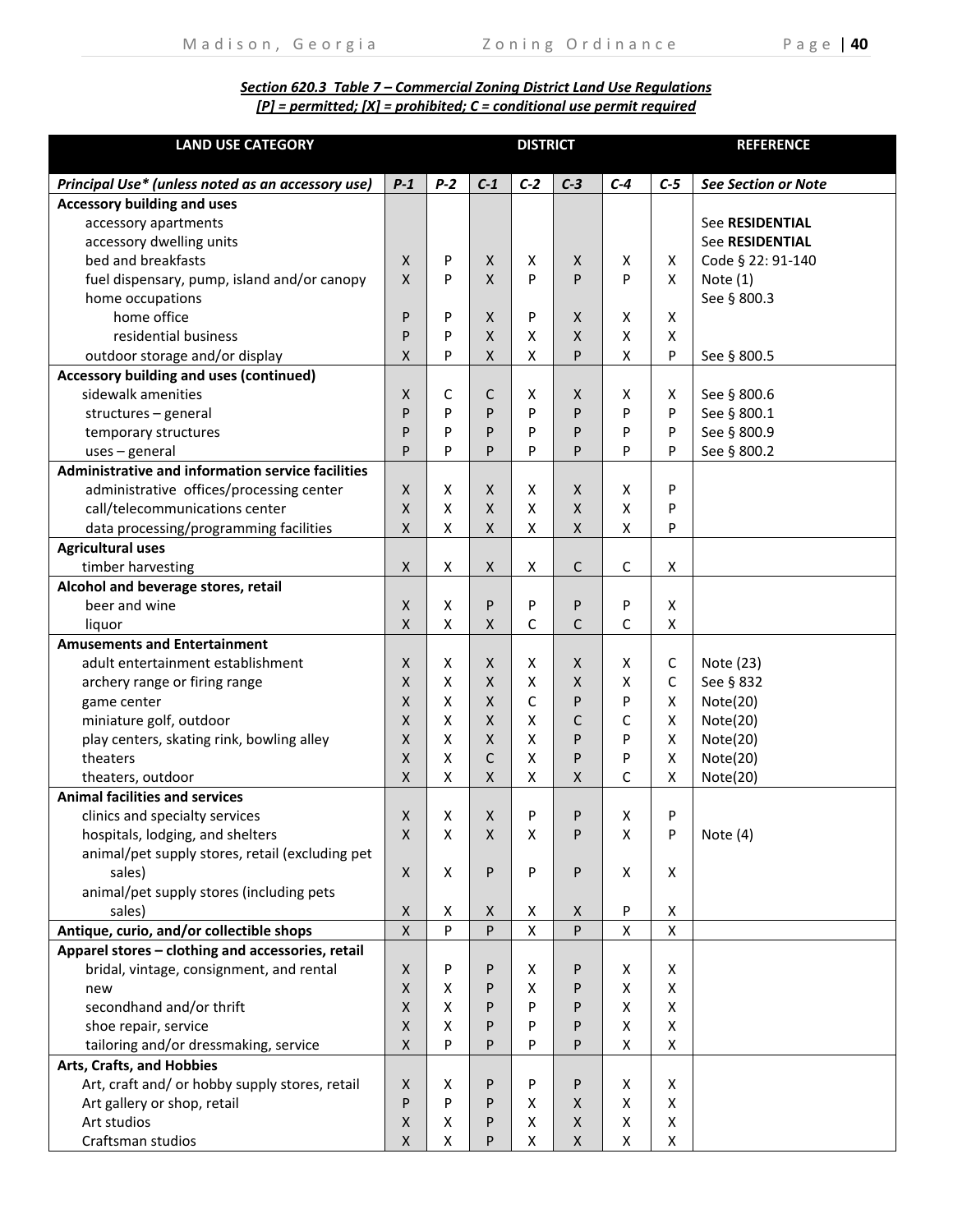|  |  |  |  | 41 |
|--|--|--|--|----|
|--|--|--|--|----|

| Audio/video/computer equipment                                             |                         |        |                              |                    |              |                    |                    |                            |
|----------------------------------------------------------------------------|-------------------------|--------|------------------------------|--------------------|--------------|--------------------|--------------------|----------------------------|
| supply stores, rental and/or repairs                                       | X                       | х      | X                            | P                  | P            | P                  | X                  |                            |
| supply stores, retail                                                      | Χ                       | X      | P                            | P                  | P            | X                  | X                  |                            |
| <b>Beauty shops, service</b>                                               |                         |        |                              |                    |              |                    |                    |                            |
| barber, hairdresser, and/or stylist shops                                  | P                       | х      | P                            | P                  | P            | X                  | X                  |                            |
|                                                                            | P                       | x      | P                            | P                  | P            | X                  | X                  |                            |
| beauty supply, retail                                                      | Χ                       | P      | P                            | P                  | P            | X                  | X                  |                            |
| beauty/health spas                                                         | P                       | Χ      | P                            | P                  | P            | X                  | X                  |                            |
| manicure establishment                                                     | P                       | x      | P                            | P                  | P            | X                  | X                  |                            |
| tanning centers                                                            |                         |        |                              |                    |              |                    |                    |                            |
| Book, news, magazine stores, retail                                        | X                       | P      | P                            | P                  | P            | X                  | X                  |                            |
| <b>Building, construction and special trade</b>                            |                         |        |                              |                    |              |                    |                    | Note (5)                   |
| facilities                                                                 |                         |        |                              |                    |              |                    |                    |                            |
| contractor and developer offices                                           | X                       | х      | X                            | X                  | P            | P                  | P                  |                            |
| contractor/developer offices with facilities                               | X                       | x      | $\mathsf{X}$                 | X                  | P            | P                  | P                  | Note $(6)$                 |
| contractor/developer office center                                         | X                       | х      | X                            | X                  | X            | X                  | P                  |                            |
| landscape/irrigation service                                               | X                       | x      | X                            | х                  | X            | P                  | P                  | Note (10)                  |
| timber harvesting service                                                  | X                       | x      | X                            | х                  | P            | P                  | P                  |                            |
| tree surgery service                                                       | X                       | x      | X                            | X                  | P            | P                  | P                  |                            |
| building supply store, wholesale                                           | X                       | x      | X                            | X                  | X            | х                  | P                  |                            |
|                                                                            | Χ                       | P      | P                            | $\pmb{\mathsf{X}}$ | ${\sf P}$    | $\mathsf{\chi}$    | $\pmb{\mathsf{X}}$ |                            |
| Catering establishments, retail and rental<br><b>Child-care facilities</b> |                         |        |                              |                    |              |                    |                    |                            |
|                                                                            |                         |        |                              |                    |              |                    |                    |                            |
| child-care, center                                                         | P<br>P                  | х<br>X | $\mathsf{X}$<br>$\mathsf{X}$ | P<br>X             | P<br>P       | X<br>X             | X<br>X             |                            |
| child-care, home                                                           |                         |        |                              |                    |              |                    |                    |                            |
| <b>Churches</b>                                                            |                         |        |                              |                    |              |                    |                    |                            |
| community                                                                  | X                       | С      | X                            | X                  | X            | Х                  | X                  |                            |
| megachurch                                                                 | С                       | X      | $\mathsf{X}$                 | Χ                  | P            | P                  | X                  |                            |
| neighborhood                                                               | P                       | C      | $\mathsf{X}$                 | С                  | P            | P                  | X                  |                            |
| <b>Collection agency</b>                                                   | P                       | P      | P                            | P                  | P            | $\mathsf{x}$       | $\pmb{\mathsf{X}}$ |                            |
| Community associations/clubs - civic and                                   |                         | P      |                              |                    |              |                    |                    |                            |
| private<br>Confectionery and dessert shops, retail                         | P                       | X      | X<br>P                       | P<br>P             | P<br>P       | X<br>P             | X<br>X             |                            |
| Copy and blueprint shops                                                   | Χ<br>$\pmb{\mathsf{X}}$ | X      | P                            | P                  | P            | $\pmb{\mathsf{X}}$ | $\mathsf{X}$       |                            |
| Department/discount department stores, retail                              |                         | X      | P                            | P                  | P            | $\pmb{\mathsf{X}}$ | X                  |                            |
|                                                                            | Χ<br>P                  | P      | P                            |                    |              |                    |                    |                            |
| Detective agency                                                           |                         |        |                              | P                  | $\mathsf{P}$ | $\pmb{\mathsf{X}}$ | X                  |                            |
| <b>Distribution and storage facilities</b>                                 |                         |        |                              |                    |              |                    |                    |                            |
| warehouse, self-service (mini)                                             | X                       | х      | $\mathsf X$                  | х                  | P            | X                  | P                  |                            |
| warehouse                                                                  | Χ                       | Χ      | $\mathsf X$                  | Χ                  | P            | X                  | P                  |                            |
| Drug stores, retail                                                        | P                       | P      | P                            | P                  | P            | $\pmb{\mathsf{X}}$ | $\mathsf{X}$       |                            |
| <b>Educational facilities</b>                                              |                         |        |                              |                    |              |                    |                    |                            |
| schools - private, public, parochial                                       | С                       | С      | С                            | X                  | X            | X                  | X                  |                            |
| school programs - day-, pre-, post-                                        | C                       | C      | С                            | $\mathsf C$        | X            | $\mathsf{C}$       | $\mathsf C$        |                            |
| small scale instruction                                                    | X                       | P      | $\mathsf{X}$                 | P                  | P            | X                  | X                  |                            |
| studios for work or teaching of fine arts,                                 |                         |        |                              |                    |              |                    |                    |                            |
| photography, music, drama, dance, martial arts                             | X                       | х      | X                            | P                  | P            | X                  | Χ                  |                            |
| Fabric and notion shops, retail                                            | $\pmb{\mathsf{X}}$      | X      | P                            | P                  | P            | X                  | P                  |                            |
| Financial institutions - banks, savings/loans                              |                         |        |                              |                    |              |                    |                    |                            |
| with/without drive-thru window                                             | X                       | P      | P                            | P                  | P            | Х                  | Χ                  |                            |
| automatic teller machine only                                              | P                       | Χ      | P                            | P                  | P            | P                  | X                  |                            |
| Florist and plant shops, retail                                            | $\mathsf{X}$            | X      | P                            | P                  | P            | P                  | X                  |                            |
| <b>Funeral and interment establishments</b>                                |                         |        |                              |                    |              |                    |                    |                            |
| cemeteries and memorial cemeteries                                         | X                       | Χ      | X                            | x                  | C            | Χ                  | Χ                  | See § 820                  |
| gravestone and burial vault, sales and storage                             | X                       | x      | X                            | X                  | P            | X                  | Χ                  | Note (10)                  |
| undertaking, mortuary, and/or funeral home                                 | X                       | x      | X                            | C                  | P            | X                  | Χ                  |                            |
| Gift, card, and stationary shops, retail                                   | $\pmb{\mathsf{X}}$      | P      | P                            | P                  | P            | $\pmb{\mathsf{X}}$ | X                  |                            |
| Principal Use* (unless noted as an accessory use)                          | $P-1$                   | $P-2$  | $C-1$                        | $C-2$              | $C-3$        | $C-4$              | $C-5$              | <b>See Section or Note</b> |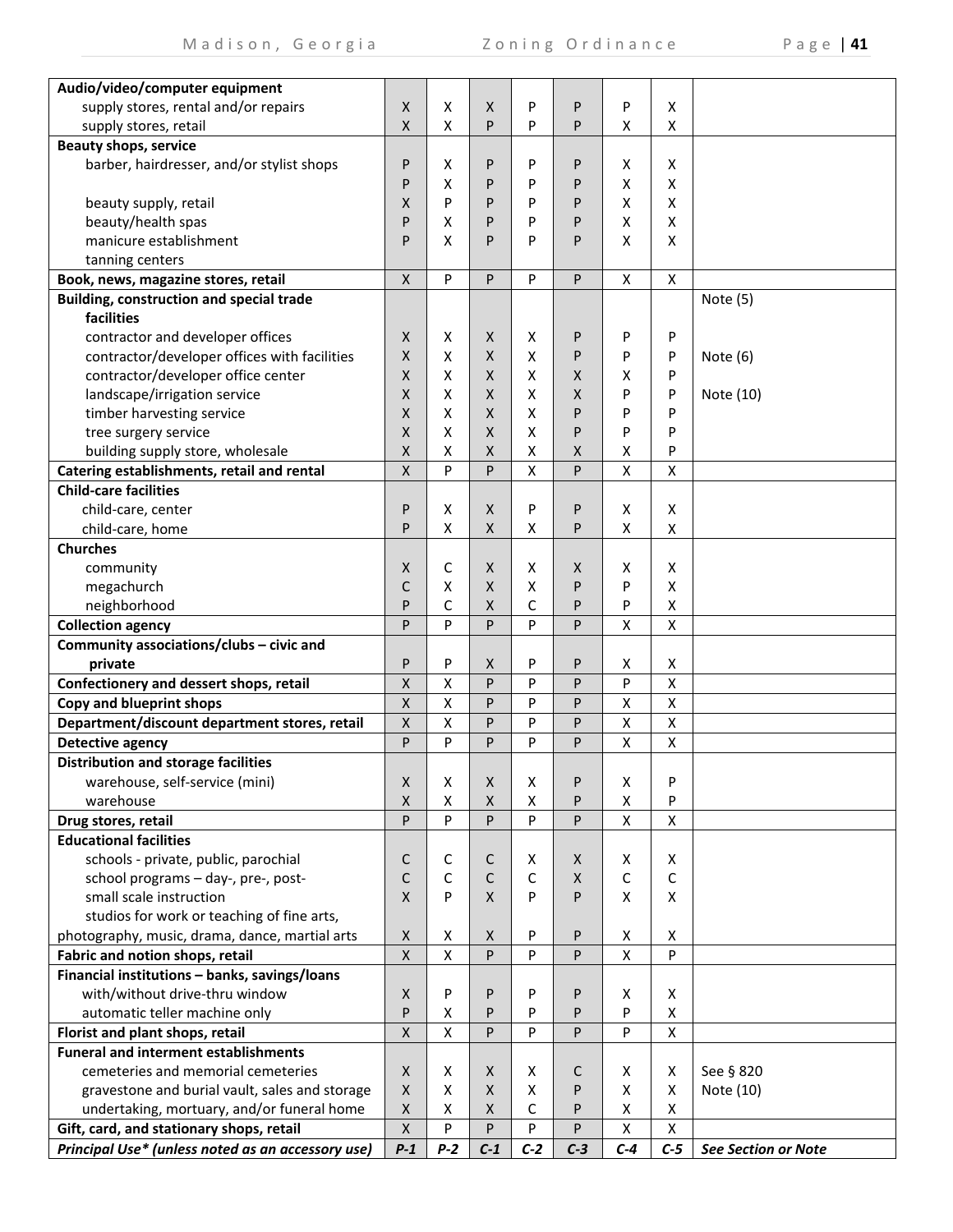Madison, Georgia Zoning Ordinance Page | **42**

| Principal Use* (unless noted as an accessory use) | $P-1$        | $P-2$ | $C-1$              | $C-2$              | $C-3$              | $C-4$        | $C-5$          | <b>See Section or Note</b> |
|---------------------------------------------------|--------------|-------|--------------------|--------------------|--------------------|--------------|----------------|----------------------------|
| Grocers, retail                                   |              |       |                    |                    |                    |              |                |                            |
| convenience food stores                           | $\mathsf{X}$ | P     | X                  | P                  | P                  | P            | X              | Note (12); See § 830       |
| delicatessens, bakery, specialty grocers          | Χ            | Χ     | P                  | P                  | P                  | X            | X              | Note (12)                  |
| farmers market                                    | Χ            | X     | P                  | х                  | X                  | X            | X              | Note (7)                   |
| grocery markets                                   | Χ            | X     | X                  | х                  | P                  | X            | X              | Note (12)                  |
| health food stores                                | X            | X     | P                  | P                  | P                  | X            | X              | Note (12)                  |
| Healthcare, service - dental, medical, optometry, |              |       |                    |                    |                    |              |                |                            |
| psychiatric, chiropractic                         |              |       |                    |                    |                    |              |                |                            |
| clinics (day services only)                       | P            | P     | P                  | P                  | P                  | X            | X              |                            |
| convalescent care, nursing, rest homes            | P            | X     | $\mathsf{X}$       | P                  | P                  | X            | X              |                            |
| hospitals and laboratories                        | P            | Χ     | X                  | X                  | P                  | X            | X              |                            |
| personal care homes, group                        | P            | C     | С                  | C                  | P                  | X            | X              |                            |
| personal care homes, congregate                   | P            | C     | С                  | C                  | P                  | x            | X              |                            |
| private offices                                   | P            | P     | P                  | х                  | P                  | X            | X              |                            |
| sanitariums and mental institutions               | X            | x     | X                  | X                  | P                  | Х            | X              |                            |
| Interior design and decorating establishments     |              |       |                    |                    |                    |              |                |                            |
| china, clock, frame, and/or rug shops, retail     | X            | P     | P                  | P                  | P                  | X            | X              |                            |
| floor covering, retail and service                | X            | P     | X                  | P                  | P                  | X            | X              |                            |
| furniture and furnishings stores, retail          | X            | P     | P                  | P                  | P                  | X            | X              |                            |
| hardware and paint stores, retail                 | X            | P     | P                  | P                  | P                  | X            | X              |                            |
| kitchen supply stores, retail                     | X            | P     | P                  | P                  | P                  | X            | X              |                            |
| kitchen supply stores, rental                     | X            | Χ     | X                  | х                  | P                  | X            | X              |                            |
| linen and drapery, retail and service             | X            | P     | P                  | P                  | P                  | X            | X              |                            |
| wallpaper, retail and service                     | X            | P     | P                  | P                  | P                  | X            | X              |                            |
| Jewelry stores, retail                            | X            | P     | P                  | $\mathsf{X}$       | P                  | $\mathsf{x}$ | $\pmb{\times}$ |                            |
| Laundry and/or dry cleaning establishments        |              |       |                    |                    |                    |              |                |                            |
| drop and pick up stations                         | X            | x     | P                  | P                  | P                  | X            | X              |                            |
| full-service                                      | Χ            | X     | X                  | P                  | P                  | X            | P              |                            |
| self-service, public                              | Χ            | X     | X                  | P                  | P                  | P            | X              |                            |
| Lawn and garden establishments                    |              |       |                    |                    |                    |              |                |                            |
| supply and equipment, retail and rental           | X            | X     | X                  | P                  | P                  | Х            | X              | Note (10)                  |
| greenhouse and plant nursery, retail              | Χ            | Χ     | X                  | С                  | P                  | P            | X              | See § 800.5                |
| Lodging                                           |              |       |                    |                    |                    |              |                |                            |
| bed and breakfast inns                            | Χ            | С     | X                  | Х                  | X                  | x            | Χ              |                            |
| hotels                                            | Χ            | Χ     | С                  | Χ                  | X                  | P            | X              |                            |
| inns                                              | X            | С     | P                  | х                  | X                  | х            | X              | Note (18)                  |
| motels                                            | Χ            | Χ     | $\pmb{\mathsf{X}}$ | Χ                  | $\pmb{\mathsf{X}}$ | P            | X              |                            |
| Mercantile and dry good stores, retail            | X            | P     | P                  | P                  | P                  | $\mathsf{x}$ | $\pmb{\times}$ |                            |
| Media facilities, print and electronic            |              |       |                    |                    |                    |              |                |                            |
| film and internet production offices              | X            | P     | P                  | Χ                  | P                  | X            | X              |                            |
| newspapers offices                                | Χ            | x     | P                  | $\pmb{\mathsf{X}}$ | P                  | X            | X              |                            |
| publishing and printing establishments            | Χ            | X     | X                  | $\pmb{\mathsf{X}}$ | P                  | X            | X              |                            |
| Motor vehicles and equipment                      |              |       |                    |                    |                    |              |                |                            |
| > passenger vehicles and small engine equipment   |              |       |                    |                    |                    |              |                | Note (14)                  |
| body repair and painting                          | X            | x     | X                  | Х                  | P                  | P            | P              | Note (8)                   |
| car wash, service or self-service                 | Χ            | X     | X                  | P                  | P                  | P            | X              |                            |
| fuel sales                                        | Χ            | C     | X                  | P                  | P                  | P            | X              | Note (16)                  |
| general service/installation of                   | X            | C     | $\mathsf{X}$       | P                  | P                  | P            | P              |                            |
| parts/accessories                                 | X            | X     | $\mathsf{X}$       | X                  | P                  | P            | X              | Note (8)                   |
| new or used, sales and rental                     | X            | X     | X                  | х                  | С                  | х            | Χ              | Notes (10) & (22)          |
| light duty trailer sales, new - accessory use     | X            | X     | P                  | P                  | P                  | P            | X              | Note (13)                  |
| parts/accessories, sales                          | X            | x     | X                  | х                  | P                  | P            | Χ              |                            |
| tires, sales                                      | X            | x     | X                  | X                  | P                  | P            | P              | Note (10)                  |
| vehicle storage yard                              | X            | X     | X                  | X                  | X                  | P            | P              | Note (8)                   |
| welding and fabrication                           | X            | X     | X                  | Χ                  | P                  | P            | P              | Note $(8)$                 |
| wrecker and/or towing, service                    |              |       |                    |                    |                    |              |                | Note (15)                  |
|                                                   |              |       |                    |                    |                    |              |                |                            |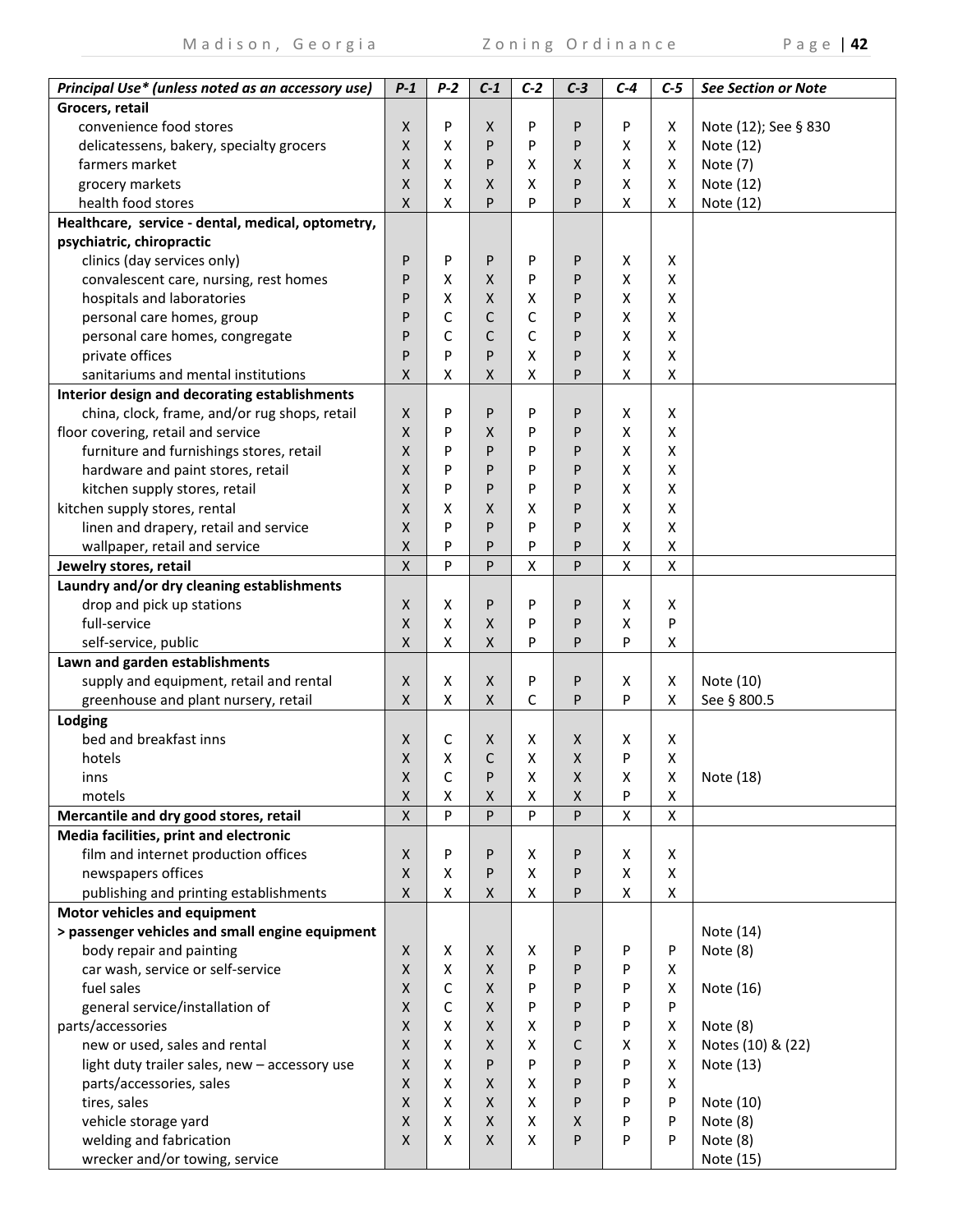| > heavy trucks, RVs and other heavy equipment                               | X                         | х                  | X            | Χ                  | Χ                  | P                  | P                  | Note (8)           |
|-----------------------------------------------------------------------------|---------------------------|--------------------|--------------|--------------------|--------------------|--------------------|--------------------|--------------------|
| body repair and painting                                                    | X                         | X                  | X            | Χ                  | Χ                  | x                  | х                  | Note (16)          |
| fueling station                                                             | X                         | Χ                  | X            | Χ                  | Χ                  | P                  | P                  | Note (8)           |
| general service/installation of parts and                                   | X                         | x                  | X            | Χ                  | Χ                  | P                  | P                  | Note (13)          |
| accessories                                                                 | X                         | X                  | X.           | х                  | P                  | P                  | x                  |                    |
| new or used, sales and rental                                               | X                         | X                  | X.           | х                  | P                  | P                  | С                  |                    |
| parts/accessories/tires, sales                                              | X                         | X                  | X            | х                  | Χ                  | x                  | С                  |                    |
| truck wash, service or self-service                                         | X                         | X                  | X            | X                  | X                  | X                  | C                  |                    |
| terminal, motor freight                                                     |                           |                    |              |                    |                    |                    |                    |                    |
| truck stop/travel plaza                                                     |                           |                    |              |                    |                    |                    |                    |                    |
| Musical instrument shop, retail                                             | $\mathsf{X}$              | $\pmb{\mathsf{X}}$ | P            | $\pmb{\mathsf{X}}$ | P                  | $\pmb{\mathsf{X}}$ | $\pmb{\times}$     |                    |
| <b>Office Parks</b>                                                         |                           |                    |              |                    |                    |                    |                    | See § 833          |
| medical office parks                                                        | P                         | Χ                  | X            | X                  | P                  | X                  | Χ                  |                    |
| professional office parks                                                   | P                         | X                  | X            | Χ                  | P                  | Χ                  | X                  |                    |
| Office supply stores, retail                                                | X                         | P                  | P            | P                  | P                  | X                  | Χ                  |                    |
| Optical supply stores, retail                                               | P                         | P                  | P            | X                  | P                  | Χ                  | $\pmb{\mathsf{X}}$ |                    |
| Parking, commercial - primary use                                           |                           |                    |              |                    |                    |                    |                    |                    |
| garages                                                                     | $\boldsymbol{\mathsf{X}}$ | С                  | C            | X                  | P                  | P                  | X                  | Note (10)          |
| lots                                                                        | X                         | C                  | X            | X                  | P                  | P                  | x                  | See § 520          |
| <b>Parks and Recreation</b>                                                 |                           |                    |              |                    |                    |                    |                    |                    |
| campgrounds                                                                 | X                         | х                  | X            | Χ                  | x                  | х                  | Χ                  |                    |
| health/fitness center                                                       | X                         | C                  | X            | P                  | P                  | P                  | Χ                  | Note(20), Note(21) |
| gymnasium                                                                   | X                         | X                  | X            | х                  | P                  | P                  | X                  | Note(20)           |
| neighborhood activity center - accessory use                                | X                         | X                  | X            | Χ                  | Χ                  | x                  | x                  |                    |
| parks, active                                                               | X                         | X                  | X            | Χ                  | P                  | P                  | X                  |                    |
| parks, passive                                                              | P                         | P                  | P            | P                  | P                  | P                  | P                  |                    |
| Photography                                                                 |                           |                    |              |                    |                    |                    |                    |                    |
| supply and processing stores, sales/service                                 | X                         | Χ                  | P            | P                  | P                  | X                  | X                  |                    |
| portrait studio                                                             | Χ                         | P                  | P            | Χ                  | P                  | Χ                  | Χ                  |                    |
| <b>Professional offices</b>                                                 | P                         | P                  | P            | Χ                  | P                  | X                  | X                  | Note (9)           |
| <b>Public buildings</b>                                                     |                           |                    |              |                    |                    |                    |                    |                    |
| government offices, libraries, museums<br>convention hall, community center | X                         | P<br>C             | P<br>C       | P                  | X                  | x                  | X                  |                    |
|                                                                             | X                         |                    |              | X                  | Χ                  | Χ                  | Χ                  |                    |
| Recreational equipment stores, repair and<br>Rental                         | X                         | X                  | X            | х                  | P                  | P                  | Χ                  | Note (10)          |
| Recreational equipment/supply stores, retail                                | X                         | X                  | P            | P                  | P                  | P                  | x                  | Notes (10) (13)    |
| <b>RESIDENTIAL:</b>                                                         |                           |                    |              |                    |                    |                    |                    |                    |
| accessory apartments                                                        | P                         | P                  | P            | х                  | Χ                  | X                  | X                  | See:§ 800.8        |
| accessory dwellings                                                         | P                         | P                  | X            | X                  | X                  | x                  | X                  | See: § 800.8       |
| apartment buildings                                                         | X                         | X                  | X            | P                  | P                  | X                  | X                  |                    |
| apartment houses                                                            | X                         | P                  | X            | Χ                  | X                  | X                  | X                  |                    |
| lofts                                                                       | X                         | X                  | P            | P                  | P                  | X                  | X                  |                    |
| single-family dwellings                                                     | P                         | P                  | X            | Χ                  | X                  | X                  | X                  |                    |
| two-family dwelling/duplex                                                  | X                         | P                  | X            | Χ                  | Χ                  | X                  | Χ                  |                    |
| townhouses                                                                  | P                         | X                  | X            | x                  | $\pmb{\mathsf{X}}$ | X                  | Χ                  |                    |
| <b>Restaurant</b>                                                           |                           |                    |              |                    |                    |                    |                    | Note (11)          |
| restaurant/cafe, grill, lunch counter                                       | X                         | C                  | P            | P                  | P                  | P                  | X                  |                    |
| with drive-in or drive-through service                                      | X                         | X                  | X            | Χ                  | C                  | P                  | X                  | Note (17)          |
| with walk-up or walk-away service                                           | X                         | X                  | $\mathsf{C}$ | C                  | Χ                  | X                  | X                  |                    |
| <b>Sales and Service Facilities</b>                                         |                           |                    |              |                    |                    |                    |                    |                    |
| appliance stores (small and large), retail,                                 |                           |                    |              |                    |                    |                    |                    |                    |
| rental, and/or repairs                                                      | X                         | X                  | $\mathsf{X}$ | P                  | P                  | P                  | P                  | Note (2), (3)&(6)  |
| building supply, retail                                                     | X                         | X                  | X            | P                  | P                  | P                  | P                  |                    |
| equipment (small and large), service and                                    | $\mathsf{X}$              | X                  | X            | P                  | P                  | P                  | P                  |                    |
| rental                                                                      | $\mathsf{X}$              | X                  | X            | P                  | P                  | P                  | P                  | Note $(2)$         |
| equipment (office), service and rental                                      | X                         | X                  | X            | x                  | P                  | X                  | P                  | Note (19)          |
| fuel sales - liquid, wholesale and sale                                     |                           |                    |              |                    |                    |                    |                    |                    |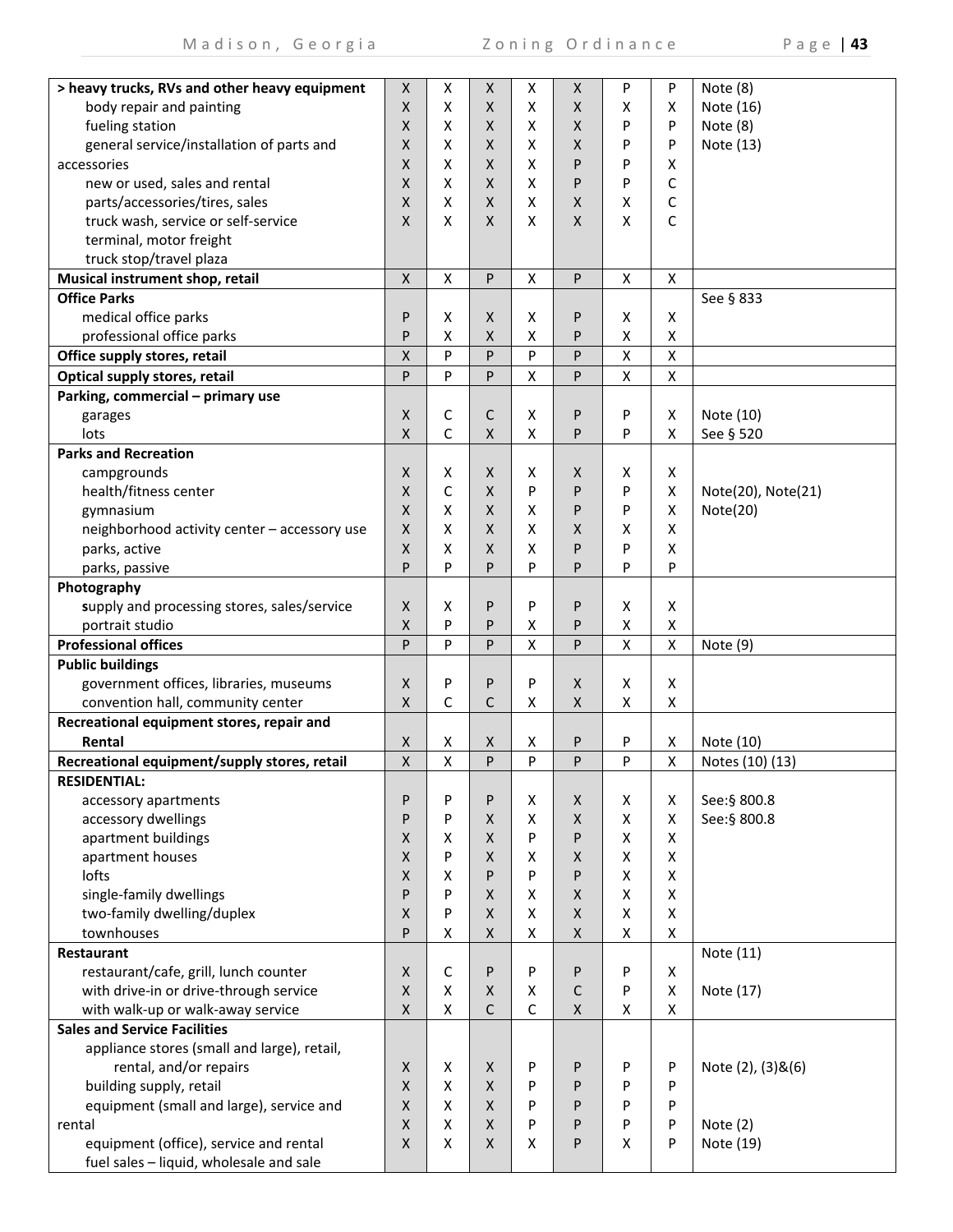| funeral and interment establishments,            | X                  | X                  | P                  | P                  | P | P                  | P                       |                   |
|--------------------------------------------------|--------------------|--------------------|--------------------|--------------------|---|--------------------|-------------------------|-------------------|
| wholesale and storage                            |                    |                    |                    |                    |   |                    |                         |                   |
| janitorial cleaning services                     | X                  | X                  | X                  | х                  | X | X                  | P                       |                   |
| janitorial/cleaning supply store, wholesale      | $\mathsf{X}$       | Χ                  | $\pmb{\mathsf{X}}$ | x                  | P | P                  | P                       |                   |
| lawn and garden supply, wholesale                | $\mathsf{X}$       | Χ                  | $\pmb{\mathsf{X}}$ | Χ                  | X | Χ                  | P                       |                   |
| locksmith shop, service                          | $\mathsf{X}$       | Χ                  | $\pmb{\mathsf{X}}$ | x                  | P | P                  | P                       | Note (13)         |
| manufactured home sale lots                      | $\mathsf{X}$       | X                  | $\pmb{\mathsf{X}}$ | X                  | X | P                  | P                       |                   |
| pawn shop and pawnbrokers                        | X                  | X                  | $\pmb{\mathsf{X}}$ | P                  | P | P                  | P                       |                   |
| pest control services                            | $\mathsf{X}$       | X                  | X                  | Χ                  | P | P                  | P                       |                   |
| print and publication shops                      | X                  | X                  | $\pmb{\mathsf{X}}$ | x                  | X | P                  | P                       |                   |
| scrap hauling service                            | $\mathsf{X}$       | Χ                  | $\pmb{\mathsf{X}}$ | x                  | P | P                  | P                       |                   |
| sewer and septic tank service                    | $\mathsf{X}$       | Χ                  | $\pmb{\mathsf{X}}$ | x                  | X | X                  | P                       |                   |
| vending supply and service                       | X                  | Χ                  | $\pmb{\mathsf{X}}$ | Χ                  | X | $\pmb{\mathsf{X}}$ | P                       |                   |
| Shipping, packaging, and delivery establishments |                    |                    |                    |                    |   |                    |                         |                   |
| non-freight business                             | $\mathsf X$        | Χ                  | $\pmb{\mathsf{X}}$ | Χ                  | P | $\pmb{\mathsf{X}}$ | Χ                       |                   |
| <b>Shopping Centers</b>                          | $\overline{X}$     | $\pmb{\mathsf{X}}$ | $\pmb{\mathsf{X}}$ | $\mathsf{C}$       | P | P                  | $\mathsf{\overline{X}}$ | See § 833         |
| <b>Telecommunications facilities</b>             |                    |                    |                    |                    |   |                    |                         |                   |
| mobile telephones/paging, retail and service     | X                  | X                  | P                  | P                  | P | P                  | $\pmb{\mathsf{X}}$      |                   |
| satellite dishes, retail                         | $\pmb{\mathsf{X}}$ | Χ                  | $\pmb{\mathsf{X}}$ | P                  | P | P                  | $\pmb{\mathsf{X}}$      |                   |
| <b>Temporary buildings</b>                       | P                  | $\mathsf{P}$       | P                  | P                  | P | P                  | P                       | See:§ 800.9       |
| <b>Tourism events and facilities</b>             |                    |                    |                    |                    |   |                    |                         | See: § 26: 31-38  |
| tour of homes, group                             | $\mathsf{X}$       | P                  | P                  | x                  | X | $\pmb{\mathsf{X}}$ | X                       |                   |
| tour of homes, private                           | X                  | P                  | P                  | x                  | X | $\pmb{\mathsf{X}}$ | Χ                       |                   |
| tour service                                     | X                  | P                  | P                  | x                  | P | $\pmb{\mathsf{X}}$ | Χ                       |                   |
| Toy, variety, novelty, and dime stores, retail   | $\mathsf X$        | X                  | P                  | P                  | P | $\pmb{\mathsf{X}}$ | $\pmb{\mathsf{X}}$      |                   |
| <b>Transportation facilities</b>                 |                    |                    |                    |                    |   |                    |                         |                   |
| airport                                          | X                  | Χ                  | X                  | х                  | x | Χ                  | Χ                       |                   |
| administrative offices/dispatches                | X                  | X                  | $\pmb{\mathsf{X}}$ | Χ                  | P | $\pmb{\mathsf{X}}$ | P                       |                   |
| commuter lot                                     | $\mathsf{X}$       | X                  | $\pmb{\mathsf{X}}$ | Χ                  | X | $\pmb{\mathsf{X}}$ | X                       |                   |
| stations or terminals                            | X                  | $\pmb{\mathsf{X}}$ | $\pmb{\mathsf{X}}$ | C                  | P | P                  | P                       |                   |
| <b>Travel agencies</b>                           | P                  | $\mathsf{P}$       | P                  | $\pmb{\mathsf{X}}$ | P | $\mathsf{\chi}$    | $\pmb{\mathsf{X}}$      |                   |
| Utility and area service provider facilities     |                    |                    |                    |                    |   |                    |                         |                   |
| emergency management services - fire,            |                    |                    |                    |                    |   |                    |                         |                   |
| police, ambulance                                | $\mathsf{X}$       | X                  | ${\sf P}$          | P                  | P | P                  | P                       |                   |
| garbage and recycling collection services        | $\pmb{\mathsf{X}}$ | Χ                  | Χ                  | х                  | Χ | P                  | P                       |                   |
| landfills, incinerators, and dumps               | $\pmb{\mathsf{X}}$ | Χ                  | Χ                  | x                  | Χ | Χ                  | X                       |                   |
| recycling center                                 | X                  | X                  | $\pmb{\mathsf{X}}$ | x                  | X | $\pmb{\mathsf{X}}$ | C                       |                   |
| telecommunications facility, radio and           |                    |                    |                    |                    |   |                    |                         |                   |
| television stations                              | X                  | Χ                  | P                  | P                  | P | P                  | P                       |                   |
|                                                  |                    |                    |                    |                    |   |                    |                         |                   |
| telecommunications facility, tower/antenna       | X                  | Χ                  | $\pmb{\mathsf{X}}$ | X                  | Χ | P                  | P                       |                   |
| utility administrative office                    | X                  | Χ                  | P                  | Χ                  | P | P                  | P                       |                   |
| utility transformers, substations, and towers    | P                  | P                  | P                  | P                  | P | P                  | P                       | See Article IX    |
| Vending                                          |                    |                    |                    |                    |   |                    |                         | See § 22: 221-363 |
| food and beverage, temporary sales               | P                  | P                  | P                  | P                  | P | P                  | X                       |                   |
| general merchandise, temporary sales             | P                  | P                  | P                  | P                  | P | P                  | X                       |                   |
| parking, temporary event                         | X                  | P                  | P                  | Χ                  | X | $\pmb{\mathsf{X}}$ | $\pmb{\mathsf{X}}$      |                   |

# *Notes for Table 7, Section 620.3:*

outdoor sales, temporary sales

(\*) Unless otherwise specifically noted (for example, **RESIDENTIAL:**), all of the following uses are considered to be non‐ residential, which for the purposes of this section encompasses commercial, professional, office and/or institutional uses. For commercial retail uses, incidental manufacturing of products sold by the retail establishment on the premises is included provided that the manufacturing area does not occupy more than twenty (20) percent of the total floor area and does not employ more than five (5) persons.

X

P

X

X

X

(1) Provided that fuel dispensary, pump and/or canopy is not located in the front yard.

X

(2) Small appliances means radio, television, computer, kitchen counter appliances, stereo, fax, computer printer, VCR/DVD players, and other appliances of similar size.

X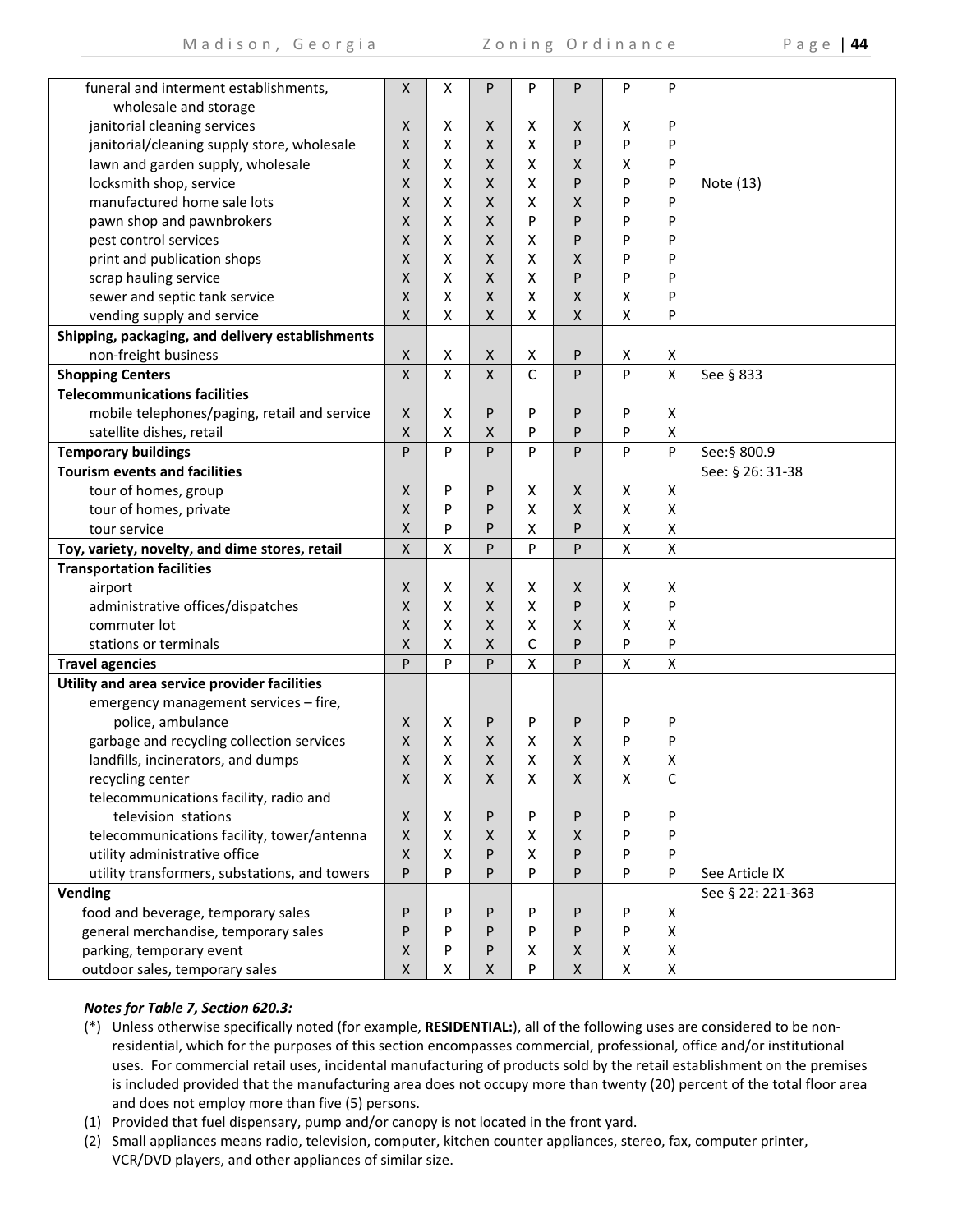- (3) Large appliances means refrigerator, washer, dryer, dishwasher, stove, freezer, office copier, sewing machine, vending machine and other appliances of similar size.
- (4) Outdoor kennels, runs, or open areas are permitted as accessory uses provided that such are located in the rear yard, enclosed by a fence not less than seven (7) foot high, and screened from the public right-of-way and from adjoining properties in accordance with Section 550.
- (5) Special trades means goods and services integral to building and construction, specifically roofing, sheet metal, electrical, plumbing, heating/air conditioning systems, cabinetry, carpentry, flooring, drapery, upholstery, lumber and building materials, hardware and paint, rug and carpet care, sign making, glass and mirror cutting, and antique repair and restoration.
- (6) Provided that such is not located within one hundred (100) feet of any residential district; provided that all operations are conducted in a building which shall not have any openings (other than a stationary window and pedestrian doors) facing the street frontage; and provided that no parts or waste materials shall be stored in the principal building.
- (7) Provided that temporary produce stands are located within the designated area within the C‐1 District and operated only during the established month/day/time set annually by the Mayor and Council.
- (8) Motor vehicle storage which is secondary and clearly incidental is permitted provided that such is located in the rear yard, enclosed by a fence not less than seven (7) foot high, and screened from the public right‐of‐way and from adjoining properties in accordance with Section 550.
- (9) Professional offices means the following recognized professional services/professionals: accountant, actuary, appraisal, architect, billing/bookkeeping, brokerage, computer science, decorator, designer, editor, engineer, insurance, investment, landscape architect, lawyer, real estate, researcher, surveyor, translator, and web design. See section 210 for the definition.
- (10) Provided that such is screened in accordance with Section 550.
- (11) For licensing requirements regarding pouring of alcoholic beverages, see Code of Ordinances, Chapter 6.
- (12) The sell of produce from vehicles or from temporary stands outside of the building is prohibited.
- (13) Outdoor display and storage of manufactured home (retail) and motor vehicle and heavy equipment (retail and rental) is permitted in accordance with Section 800, but any repair of such must be conducted entirely within a building which shall not have any openings (other than a stationary window and pedestrian doors) facing the street frontage, shall have no parts or waste materials stored outside, and all motor vehicles placed on the display lot shall be in operating condition at all times.
- (14) Small equipment means lawn mowers (pushing), hand tillers, and other equipment of similar size whether engine operated or not.
- (15) Heavy equipment means farm machinery and implements, construction equipment, lawn mowers (riding and trailing), motorcycles, all-terrain vehicles (ATV), off-road vehicles (ORV), recreational vehicles (RV), boats, travel trailers and other equipment of similar size whether engine operated or not.
- (16) In the C‐4 district, the fuel canopy may be considered the primary building regardless of other buildings located upon the same lot.
- (17) Provided subject to the following conditions: a) such location shall be situated on U.S. Hwy 441 south of its intersection with Lions Club Road and the U.S. Hwy 441 Bypass, b) such property shall have frontage along U.S. Hwy 441 and all entrances and exits to the property shall be located on U.S. Hwy 441, c) such use shall have indoor seating for at least fifty (50) people, and d) all provisions of Section 642 have been met.
- (18) Provided that the maximum allowable height of any portion of a building shall not exceed 60 feet from the grade of the street on which the property fronts.
- (19) Excludes fuels intended for vehicle use.
- (20) As an accessory use only, snack counters and/or sales of food and non‐alcoholic beverages are also included provided that said accessory use shall be operated in compliance with all applicable health regulations of the Morgan County Health Department and in compliance with the City of Madison Code of Ordinances, Chapter 22, Article VII‐IX, vending regulations.
- (21) As an accessory use only, non‐commercial nursery or child‐care areas are also included provided that said
- accessory use shall be available only for patrons while the patrons are on the premise.
- (22) See Section 800.6 for additional requirements.
- (23) In compliance with the City of Madison Code of Ordinances, Chapter 10, Article II, Adult Entertainment.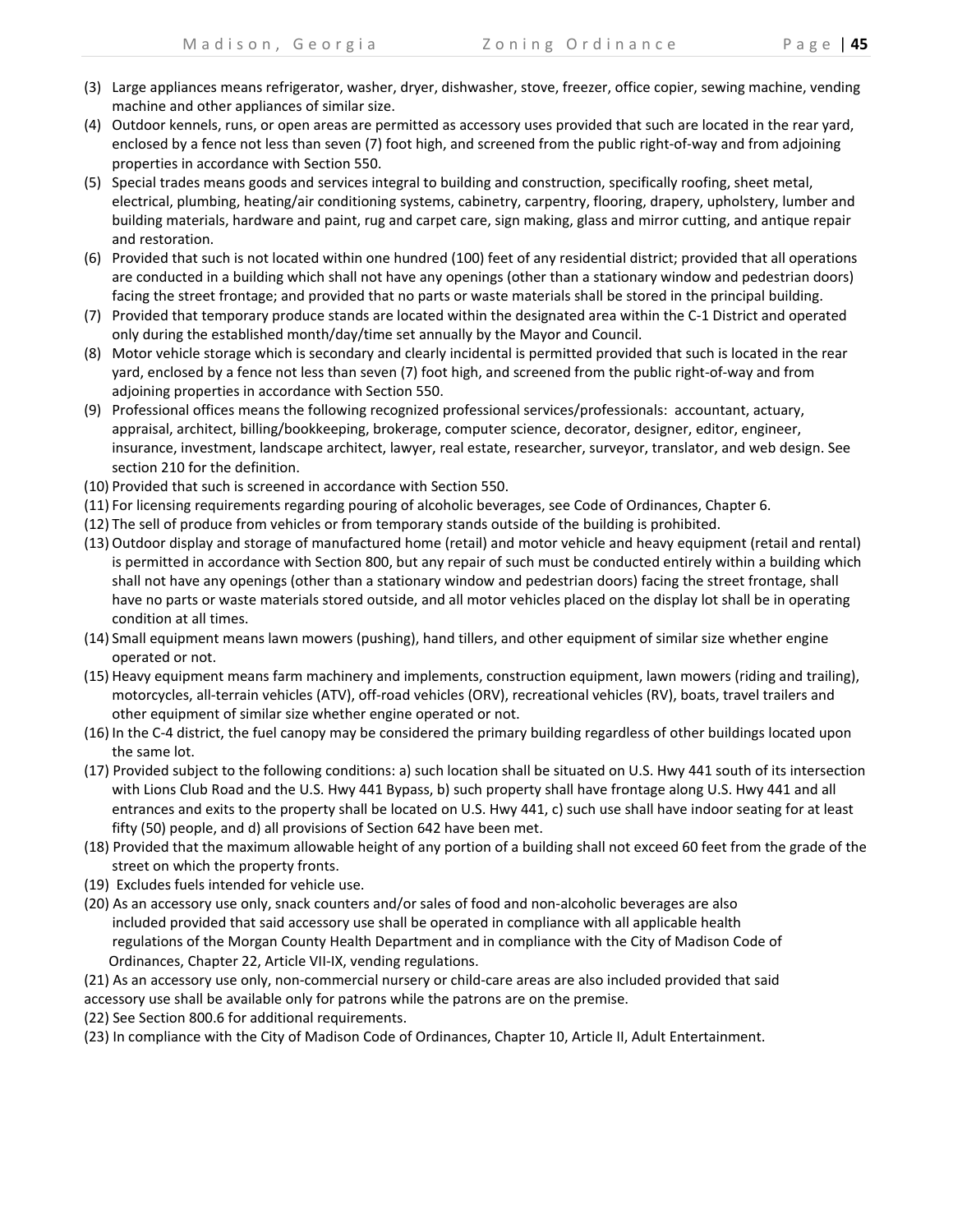# *Section 630 Industrial Districts: I‐1 and I‐2.*

The industrial zoning districts include: Light Industrial / Limited Commercial District (I‐1) and Light Industrial / Manufacturing District (I‐2).

# 630.1 General Provisions.

In these industrial zoning districts, no building shall be erected, remodeled, extended, constructed, reconstructed, moved, or structurally altered, nor shall any building or land be used for any purpose except as hereinafter specifically provided and allowed by this chapter.

# 630.2 Specific Intent and Purpose.

- (1) In addition to the general purposes listed in Section 110, the specific purposes of these zoning districts are to:
	- (a) provide appropriately located areas for a range of light industrial uses, and limited commercial uses that are compatible therewith, for the employment of residents of the city and region;
	- (b) strengthen the city's economic base, protect industrial investments, and promote the sustained stability of existing industrial areas;
	- (c) encourage an orderly and coordinated industrial growth pattern to ensure adequate and efficient provision of public services;
	- (d) create suitable environments for various types of light industrial, manufacturing, and compatible commercial uses, and protect them from the adverse effects of inharmonious uses;
	- (e) minimize the impact of industrial development on residential districts, small town architecture, and the quality of life of the community;
	- (f) ensure that the appearance and effects of industrial buildings and uses are harmonious with the character of the area in which they are located;
	- (g) ensure the provision of adequate off‐street parking, loading, and storage facilities, the minimization of lot coverage and impervious surfaces, and the provision of adequate screening, buffering, and landscaping, and the provision of adequate illumination for commercial and industrial buildings and uses;
	- (h) provide sites for public and semi‐public uses needed to complement industrial development or compatible with a industrial environment; and
	- (i) prohibit uses that are noxious or offensive by reason of the emission or creation of odor, dust, fumes, smoke, gas, noise, vibration, or similar substances or conditions which in the opinion of the City would be detrimental to the community interest.
- (2) The additional purposes of each industrial zoning district are as follows:
	- **(a)** *Light Industrial / Limited Commercial District (I‐1)*

To protect and promote a suitable environment for light industrial uses and LIMITED commercial uses compatible therewith; to provide accessibility to major transportation facilities as well as availability of adequate utilities and other public services; to discourage uses incompatible with light industrial development; and to minimize the negative impacts often associated with such uses typically characterized by one or more of the following:

- 1) warehouse storage of wholesale goods and bulk product,
- 2) outdoor storage of vehicles, heavy equipment, and large goods/bulk product,
- 3) operations oriented toward the working or adult portions of the population,
- 4) operations requiring additional performance standards to avoid objectionable environmental conditions,

5) operations requiring large acreage for heavy vehicle circulation and loading/unloading. Further, the district is specifically intended to serve as a location buffered from conflicting land uses such as those found in areas promoted for residential development or high-traffic, retail-oriented commercial activity.

# **(b)** *Light Industrial / Manufacturing District (I‐2)*

The District is intended to promote suitable areas for light industrial uses, including manufacturing, assembling, research and development, processing, wholesaling, and storage, by providing access to major streets and adequate public utilities, by discouraging uses incompatible with light industry and manufacturing, and by minimizing negative impacts often associated with heavy industrial uses on residential and commercial districts. Uses in this district not conducted within a building must be screened pursuant to Section 550. No new residential uses shall be permitted in this district.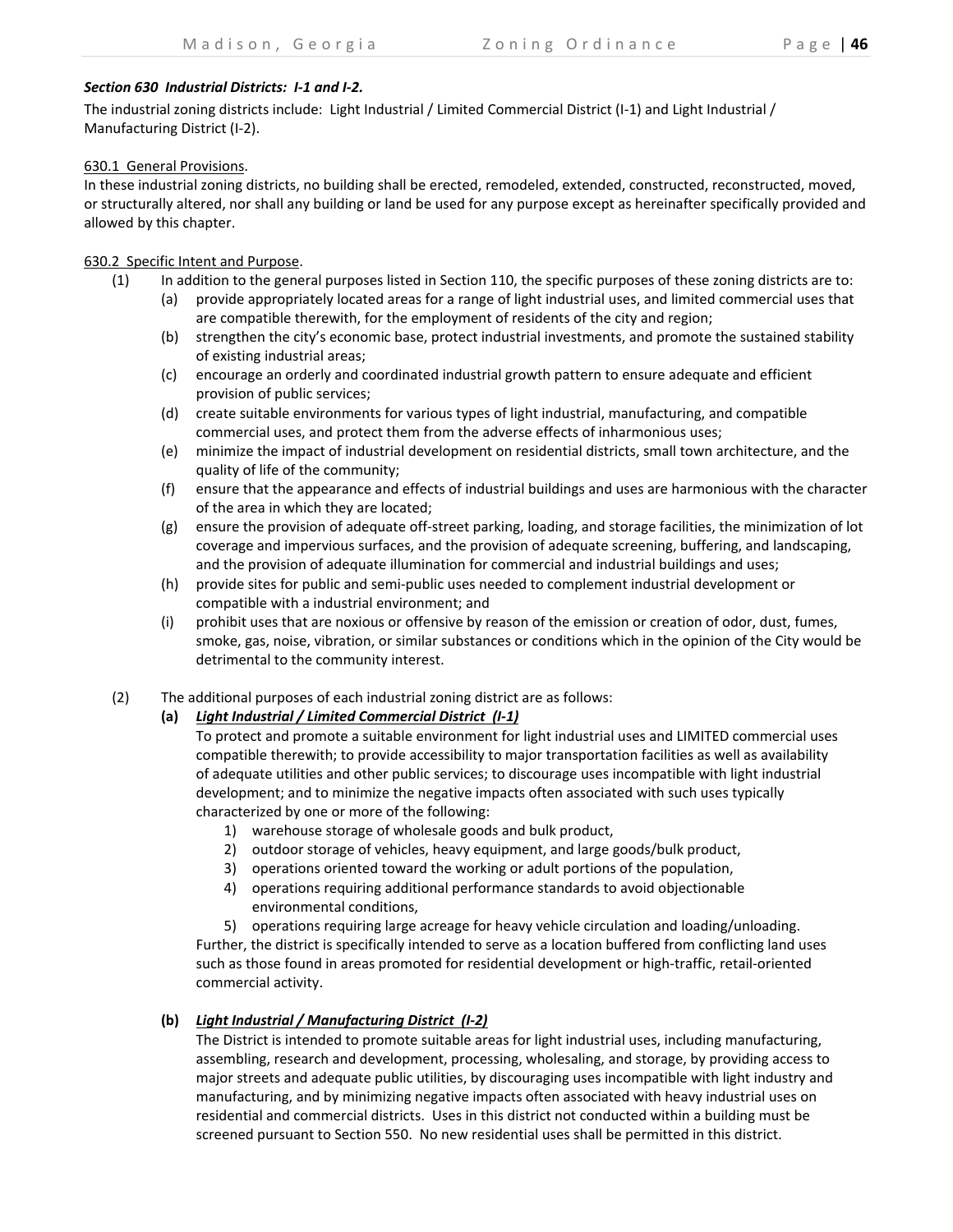### 630.3 Industrial Land Use Regulations (I‐1, I‐2)

The industrial zoning districts referenced below correspond to the districts listed in Section 630 and intent statements as found in Section 630.2 above. In *Table 8 – Industrial Zoning District Land Use Regulations*, the letter "P" designates use classifications permitted in industrial zoning districts. The letter "C" designates use classifications permitted by approval of a conditional use permit, see Section 1125. The letter "X" designates use classifications prohibited. References listed under "see section" reference additional regulations located elsewhere in the zoning ordinance or the code. For further definition of the listed uses, see Article II. For the chart of dimensional requirements and exceptions, see Article VII.

# *Section 630.3 Table 8 – Industrial Zoning District Land Use Regulations [P] = permitted; [X] = prohibited; C = conditional use permit required*

| <b>LAND USE CATEGORY</b>                                         | <b>DISTRICT</b> |       | <b>REFERENCE</b>           |  |
|------------------------------------------------------------------|-----------------|-------|----------------------------|--|
| Principal Use* (unless noted as an accessory use)                | $1-1$           | $1-2$ | <b>See Section or Note</b> |  |
| <b>Accessory building and uses</b>                               |                 |       |                            |  |
| structures - general                                             | P               | P     | See §800.1                 |  |
| temporary buildings                                              | P               | P     | See §800.9                 |  |
| $uses$ – general                                                 | P               | P     | See §800.2                 |  |
| Administrative and information service facilities                |                 |       |                            |  |
| administrative offices/processing center                         | P               | X     |                            |  |
| call/telecommunications center                                   | P               | X     |                            |  |
| data processing/programming facilities                           | P               | X     |                            |  |
| data processing/programming facilities with product production   | P               | P     |                            |  |
| <b>Amusements and Entertainment</b>                              |                 |       |                            |  |
| adult entertainment establishment                                | C               | X     | Note $(5)$                 |  |
| archery range or firing range                                    | $\mathsf{C}$    | X     | See § 832                  |  |
| game center                                                      | X               | X     |                            |  |
| miniature golf, outdoor                                          | Χ               | X     |                            |  |
| play centers, skating rink, bowling alley                        | Χ               | X     |                            |  |
| theaters                                                         | X               | X     |                            |  |
| theaters, outdoor                                                | X               | X     |                            |  |
| <b>Animal facilities and services</b>                            |                 |       |                            |  |
| clinics and specialty services                                   | X               | х     |                            |  |
| hospitals, lodging, and shelters                                 | Χ               | Χ     |                            |  |
| Building, construction and special trade facilities              |                 |       |                            |  |
| contractor and developer offices                                 | X               | X     |                            |  |
| contractor/developer offices with facilities                     | Χ               | X     |                            |  |
| contractor/developer office center                               | $\mathsf C$     | Χ     |                            |  |
| landscape/irrigation service                                     | Χ               | Χ     |                            |  |
| timber harvesting service                                        | P               | X     |                            |  |
| tree surgery service                                             | Χ               | Χ     |                            |  |
| building supply store, wholesale                                 | $\mathsf{C}$    | X     |                            |  |
| <b>INDUSTRIAL:</b>                                               |                 |       |                            |  |
| Industry, heavy - manufacturing, repair, assembly, or processing |                 |       |                            |  |
| abattoir                                                         | X               | х     |                            |  |
| acid manufacturing                                               | X               | X     | Note $(1)$                 |  |
| asphalt, cement, clay, gypsum, lime, or plaster manufacturing    |                 |       |                            |  |
| or processing                                                    | Χ               | Χ     |                            |  |
| bone distillation                                                | Χ               | Χ     |                            |  |
| chlorine or similar noxious gases production                     | Χ               | X     |                            |  |
| drop forge industries using power hammers                        | X               | X     |                            |  |
| explosives, manufacturing or storage                             | X               | X     |                            |  |
| fats or oils, rendering or refining                              | Χ               | X     |                            |  |
| fertilizer production                                            | $\mathsf{C}$    | C     |                            |  |
| garbage, offal, or dead animals - dumping, storage, disposal, or |                 |       |                            |  |
| landfilling of such                                              | X               | Χ     |                            |  |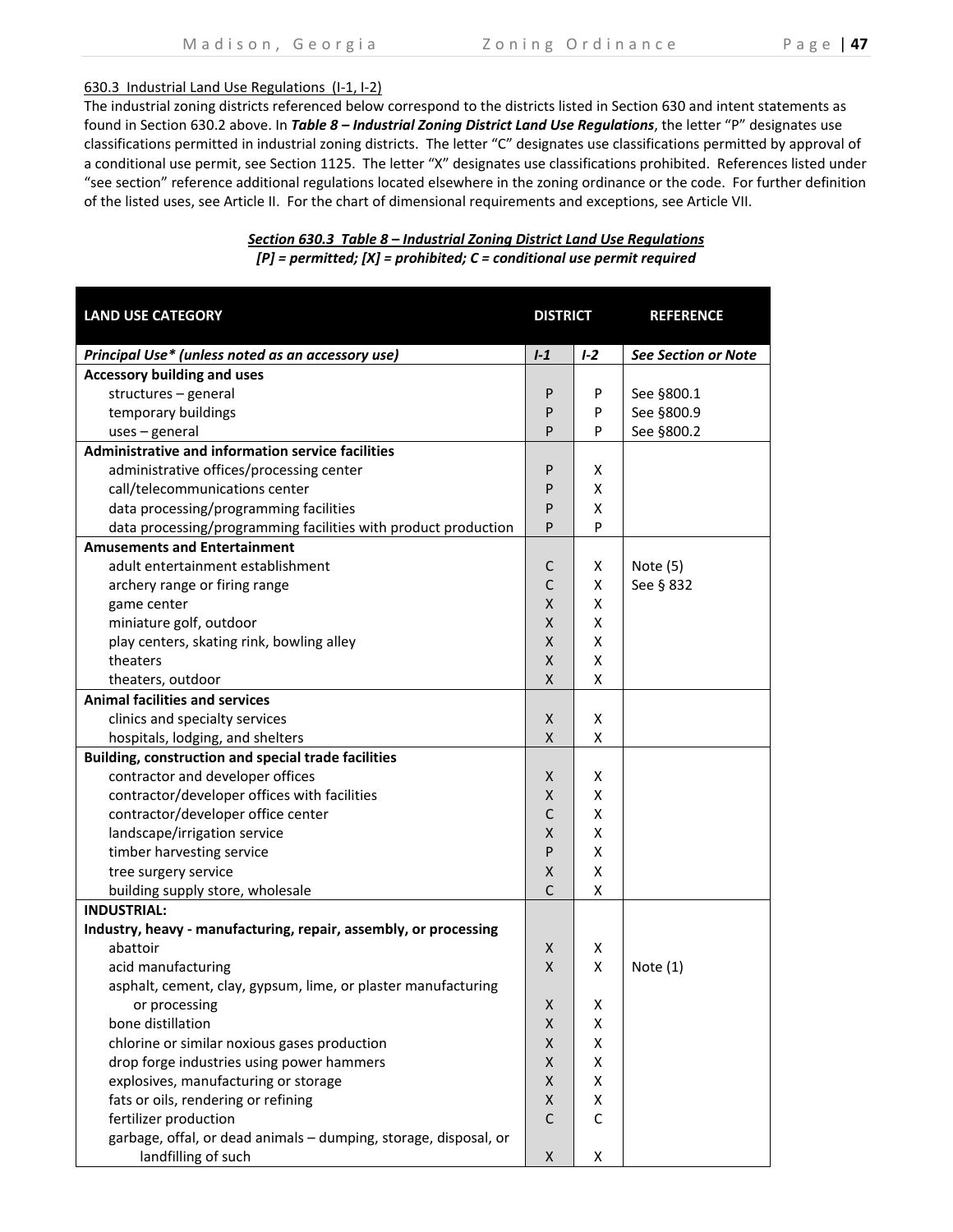|  | 48 |
|--|----|
|--|----|

| glue manufacturing                                                 | X                  | х |            |
|--------------------------------------------------------------------|--------------------|---|------------|
| petroleum, refining or above-ground product storage                | X                  | X |            |
| sauerkraut, vinegar or yeast processing                            | X                  | X |            |
| Industry, light - manufacturing, repair, assembly, or processing   |                    |   |            |
| apparel, clothing and/or garment manufacturing                     | P                  | P |            |
| aquarium chemical processing                                       | P                  | P |            |
| bakery or confectionery, wholesale                                 | $\mathsf{C}$       | Χ |            |
| business machines manufacturing                                    | P                  | P |            |
| concrete batch plant                                               | $\mathsf{C}$       | C |            |
| electrical appliances manufacturing                                | P                  | P |            |
| electronic and scientific equipment manufacturing                  | P                  | P |            |
| camera and photographic equipment manufacturing                    | P                  | P |            |
| ceramic products manufacturing                                     | P                  | P |            |
| cosmetics and toiletries manufacturing                             | P                  | P |            |
| fiberglass product manufacturing                                   | P                  | P |            |
| frozen dessert and milk processing                                 | C                  | х |            |
| glass fabrication                                                  | P                  | P |            |
| grain processing                                                   | $\mathsf{P}$       | P |            |
| laboratories for testing materials, chemical analysis and/or       |                    |   |            |
| photographic processing                                            | P                  | P |            |
| medical appliance manufacturing                                    | P                  | P |            |
| medical device sterilization                                       | P                  | P |            |
| metal stamping                                                     | P                  | P |            |
| musical instruments and parts manufacturing                        | P                  | P |            |
| paper product manufacturing                                        | Χ                  | P | Note $(2)$ |
| pharmaceuticals or optical goods manufacturing                     | P                  | P |            |
|                                                                    | $\mathsf{P}$       |   |            |
| plastic product manufacturing                                      | P                  | P | Note $(3)$ |
| souvenirs and novelties manufacturing                              |                    | P |            |
| tools or hardware manufacturing                                    | P                  | P |            |
| toys, sporting and athletic goods manufacturing                    | $\mathsf{P}$       | P |            |
| wood, paper, and plastic assembly                                  | P                  | P |            |
| <b>Parks and Recreation</b>                                        |                    |   |            |
| campgrounds                                                        | X                  | X |            |
| health/fitness center                                              | X                  | x |            |
| gymnasium                                                          | X                  | x |            |
| neighborhood activity center - accessory use                       | X                  | X |            |
| parks, active                                                      | X                  | Χ |            |
| parks, passive                                                     | P                  | P |            |
| <b>RESIDENTIAL</b>                                                 | X                  | X |            |
| <b>Sales and service facilities</b>                                |                    |   |            |
| appliance stores (small and large), retail, rental, and/or repairs | X                  | x |            |
| building supply, retail                                            | X                  | X |            |
| equipment (small and large), service and rental                    | $\pmb{\mathsf{X}}$ | X |            |
| equipment (office), service and rental                             | X                  | X |            |
| fuel sales - liquid, wholesale and retail                          | ${\sf P}$          | X | Note (4)   |
| funeral and interment establishments, wholesale and storage        | $\pmb{\mathsf{X}}$ | X |            |
| janitorial cleaning services                                       | X                  | X |            |
| janitorial/cleaning supply store, wholesale                        | $\mathsf{C}$       | X |            |
| laundry and/or dry cleaning establishments, full service           | X                  | X |            |
| lawn and garden supply, wholesale                                  | C                  | X |            |
| locksmith shop, service                                            | X                  | X |            |
| manufactured home sale lots                                        | X                  | X |            |
| pawn shop and pawnbrokers                                          | X                  | x |            |
| pest control services                                              | X                  | x |            |
| print and publication shops                                        | X                  | x |            |
| scrap hauling service                                              | X                  | X |            |
| sewer and septic tank service                                      | Χ                  | X |            |